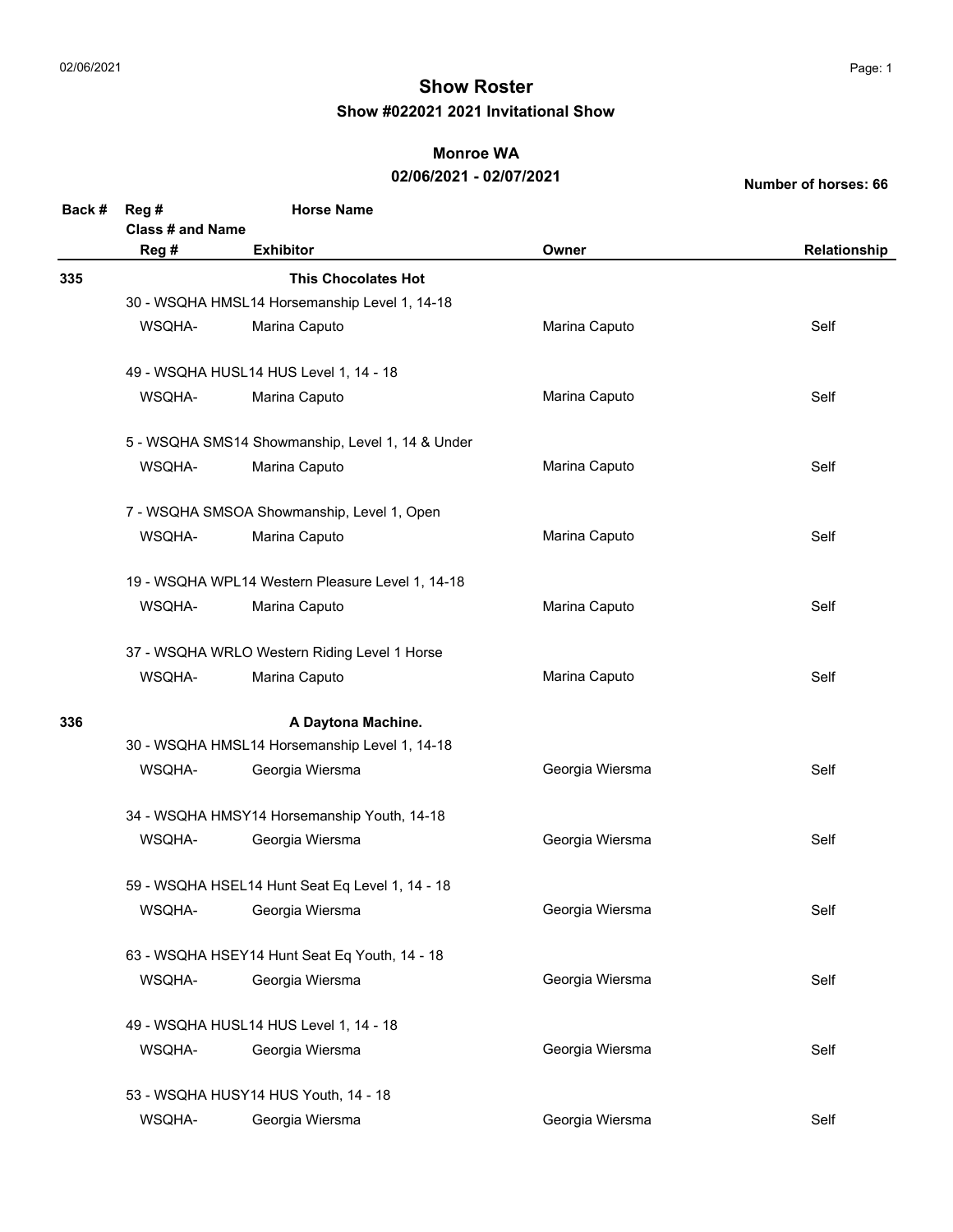#### **Monroe WA**

### **02/06/2021 - 02/07/2021**

| Back # | Reg#                        | <b>Horse Name</b>                                |                 |              |  |
|--------|-----------------------------|--------------------------------------------------|-----------------|--------------|--|
|        | <b>Class # and Name</b>     |                                                  |                 |              |  |
|        | Reg #                       | <b>Exhibitor</b>                                 | Owner           | Relationship |  |
|        |                             | 5 - WSQHA SMS14 Showmanship, Level 1, 14 & Under |                 |              |  |
|        | WSQHA-                      | Georgia Wiersma                                  | Georgia Wiersma | Self         |  |
|        |                             | 9 - WSQHA SMSY14 Showmanship, Youth 14-18        |                 |              |  |
|        | WSQHA-                      | Georgia Wiersma                                  | Georgia Wiersma | Self         |  |
| 337    |                             | <b>Incredible Options</b>                        |                 |              |  |
|        |                             | 10 - WSQHA SMSA19 Showmanship, Non Pro 19 & Over |                 |              |  |
|        | WSQHA-                      | Doreen L Earl                                    | Doreen L Earl   | Self         |  |
|        |                             | 11 - WSQHA SMSOB Showmanship, Open               |                 |              |  |
|        | WSQHA-                      | Doreen L Earl                                    | Doreen L Earl   | Self         |  |
|        |                             | 40 - WSQHA WRO Western Riding Open               |                 |              |  |
|        | WSQHA-                      | Michael S Edwards                                | Doreen L Earl   | None         |  |
| 338    | <b>Irwins Lil Bit Purdy</b> |                                                  |                 |              |  |
|        |                             | 30 - WSQHA HMSL14 Horsemanship Level 1, 14-18    |                 |              |  |
|        | WSQHA-                      | Kendra Lee                                       | Kendra Lee      | Self         |  |
|        |                             | 32 - WSQHA HMSO3 Horsemanship Level 1, Open      |                 |              |  |
|        | WSQHA-                      | Kendra Lee                                       | Kendra Lee      | Self         |  |
|        |                             | 59 - WSQHA HSEL14 Hunt Seat Eq Level 1, 14 - 18  |                 |              |  |
|        | WSQHA-                      | Kendra Lee                                       | Kendra Lee      | Self         |  |
|        |                             | 61 - WSQHA HSELO Hunt Seat Eq Level 1, Open      |                 |              |  |
|        | WSQHA-                      | Kendra Lee                                       | Kendra Lee      | Self         |  |
|        |                             | 49 - WSQHA HUSL14 HUS Level 1, 14 - 18           |                 |              |  |
|        | WSQHA-                      | Kendra Lee                                       | Kendra Lee      | Self         |  |
|        |                             | 5 - WSQHA SMS14 Showmanship, Level 1, 14 & Under |                 |              |  |
|        | WSQHA-                      | Kendra Lee                                       | Kendra Lee      | Self         |  |
|        |                             | 19 - WSQHA WPL14 Western Pleasure Level 1, 14-18 |                 |              |  |
|        | WSQHA-                      | Kendra Lee                                       | Kendra Lee      | Self         |  |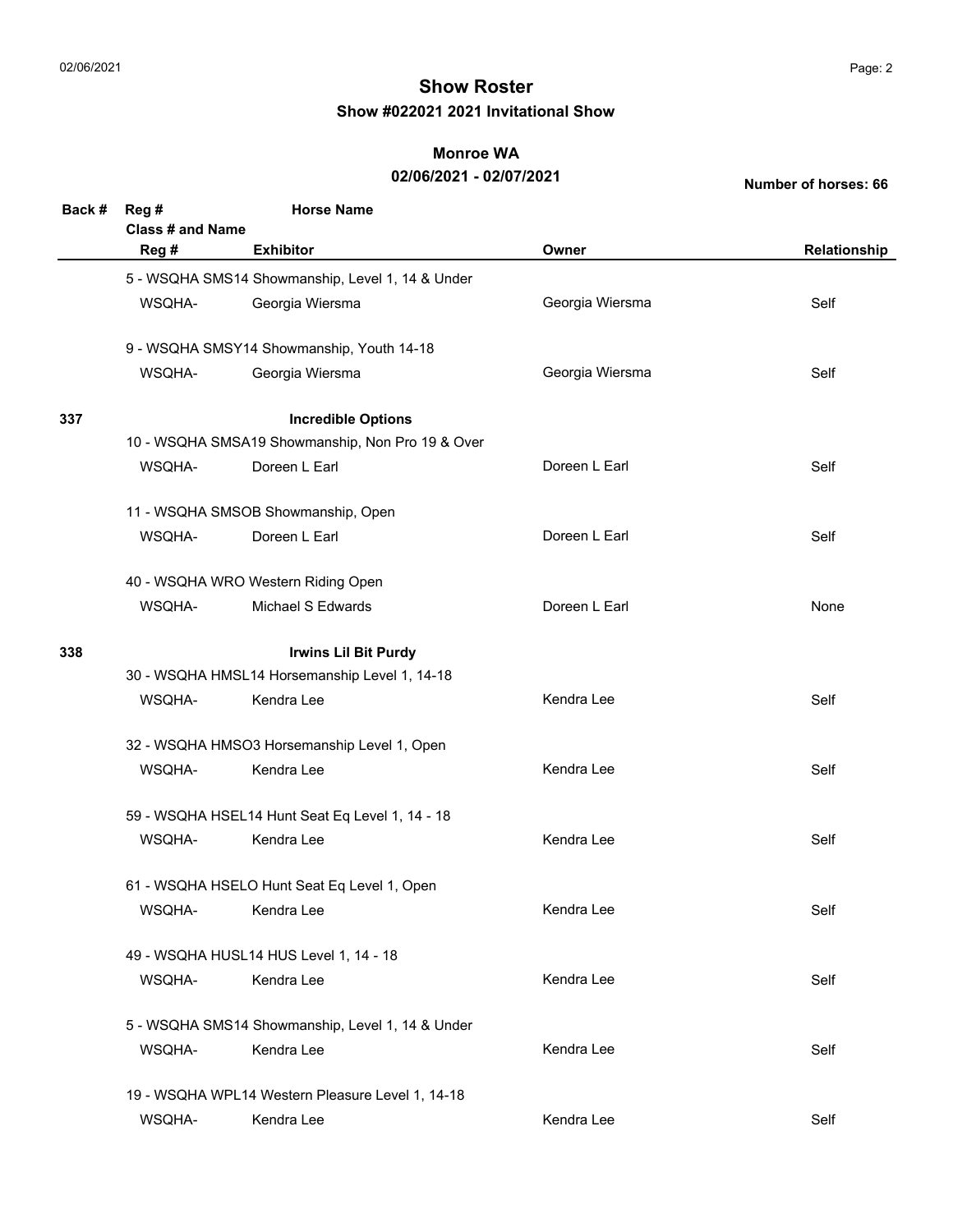#### **Monroe WA**

### **02/06/2021 - 02/07/2021**

| Back # | Reg #                                                                                                                                                                                                                                                                                                                         | <b>Horse Name</b>                                 |                           |              |  |
|--------|-------------------------------------------------------------------------------------------------------------------------------------------------------------------------------------------------------------------------------------------------------------------------------------------------------------------------------|---------------------------------------------------|---------------------------|--------------|--|
|        | Class # and Name                                                                                                                                                                                                                                                                                                              |                                                   |                           |              |  |
|        | Reg #                                                                                                                                                                                                                                                                                                                         | <b>Exhibitor</b>                                  | Owner                     | Relationship |  |
| 339    |                                                                                                                                                                                                                                                                                                                               | Ima Good Ridder                                   |                           |              |  |
|        |                                                                                                                                                                                                                                                                                                                               | 35 - WSQHA HMSA19 Horsemanship Non Pro 19 & Over  |                           |              |  |
|        | WSQHA-                                                                                                                                                                                                                                                                                                                        | Allana Boehm                                      | Allana Boehm              | None         |  |
|        |                                                                                                                                                                                                                                                                                                                               |                                                   |                           |              |  |
|        |                                                                                                                                                                                                                                                                                                                               | 31 - WSQHA HMSL19 Horsemanship Level 1, 19 & Ov   |                           |              |  |
|        | WSQHA-                                                                                                                                                                                                                                                                                                                        | Allana Boehm                                      | Allana Boehm              | None         |  |
|        |                                                                                                                                                                                                                                                                                                                               | 60 - WSQHA HSEL19 Hunt Seat Eq Level 1, 19 & Over |                           |              |  |
|        | WSQHA-                                                                                                                                                                                                                                                                                                                        | Allana Boehm                                      | Allana Boehm              | None         |  |
|        |                                                                                                                                                                                                                                                                                                                               |                                                   |                           |              |  |
|        | WSQHA-                                                                                                                                                                                                                                                                                                                        | Allana Boehm                                      | Allana Boehm              | None         |  |
|        | 6 - WSQHA SMS19A Showmanship, Level 1, 19 & Over<br>10 - WSQHA SMSA19 Showmanship, Non Pro 19 & Over<br>Allana Boehm<br>WSQHA-<br>Allana Boehm<br>None<br>7 - WSQHA SMSOA Showmanship, Level 1, Open<br>WSQHA-<br>Allana Boehm<br>Allana Boehm<br>None<br><b>Twotone Timex</b><br>34 - WSQHA HMSY14 Horsemanship Youth, 14-18 |                                                   |                           |              |  |
|        |                                                                                                                                                                                                                                                                                                                               |                                                   |                           |              |  |
|        |                                                                                                                                                                                                                                                                                                                               |                                                   |                           |              |  |
|        |                                                                                                                                                                                                                                                                                                                               |                                                   |                           |              |  |
| 340    |                                                                                                                                                                                                                                                                                                                               |                                                   |                           |              |  |
|        |                                                                                                                                                                                                                                                                                                                               |                                                   |                           |              |  |
|        | WSQHA-                                                                                                                                                                                                                                                                                                                        | <b>Emily Dunkelberger</b>                         | <b>Emily Dunkelberger</b> | Self         |  |
|        |                                                                                                                                                                                                                                                                                                                               | 23 - WSQHA WPY14 Western Pleasure Youth 14-18     |                           |              |  |
|        | WSQHA-                                                                                                                                                                                                                                                                                                                        | <b>Emily Dunkelberger</b>                         | Emily Dunkelberger        | Self         |  |
| 341    |                                                                                                                                                                                                                                                                                                                               | <b>Hometown Hunter</b>                            |                           |              |  |
|        |                                                                                                                                                                                                                                                                                                                               | 35 - WSQHA HMSA19 Horsemanship Non Pro 19 & Over  |                           |              |  |
|        | WSQHA-                                                                                                                                                                                                                                                                                                                        | Becca Bakony                                      | Becca Bakony              | None         |  |
|        |                                                                                                                                                                                                                                                                                                                               | 36 - WSQHA HMSO4 Horsemanship, Open               |                           |              |  |
|        | WSQHA-                                                                                                                                                                                                                                                                                                                        | Becca Bakony                                      | Becca Bakony              | None         |  |
|        |                                                                                                                                                                                                                                                                                                                               | 6 - WSQHA SMS19A Showmanship, Level 1, 19 & Over  |                           |              |  |
|        | WSQHA-                                                                                                                                                                                                                                                                                                                        | Becca Bakony                                      | Becca Bakony              | None         |  |
|        |                                                                                                                                                                                                                                                                                                                               | 10 - WSQHA SMSA19 Showmanship, Non Pro 19 & Over  |                           |              |  |
|        | WSQHA-                                                                                                                                                                                                                                                                                                                        | Becca Bakony                                      | Becca Bakony              | None         |  |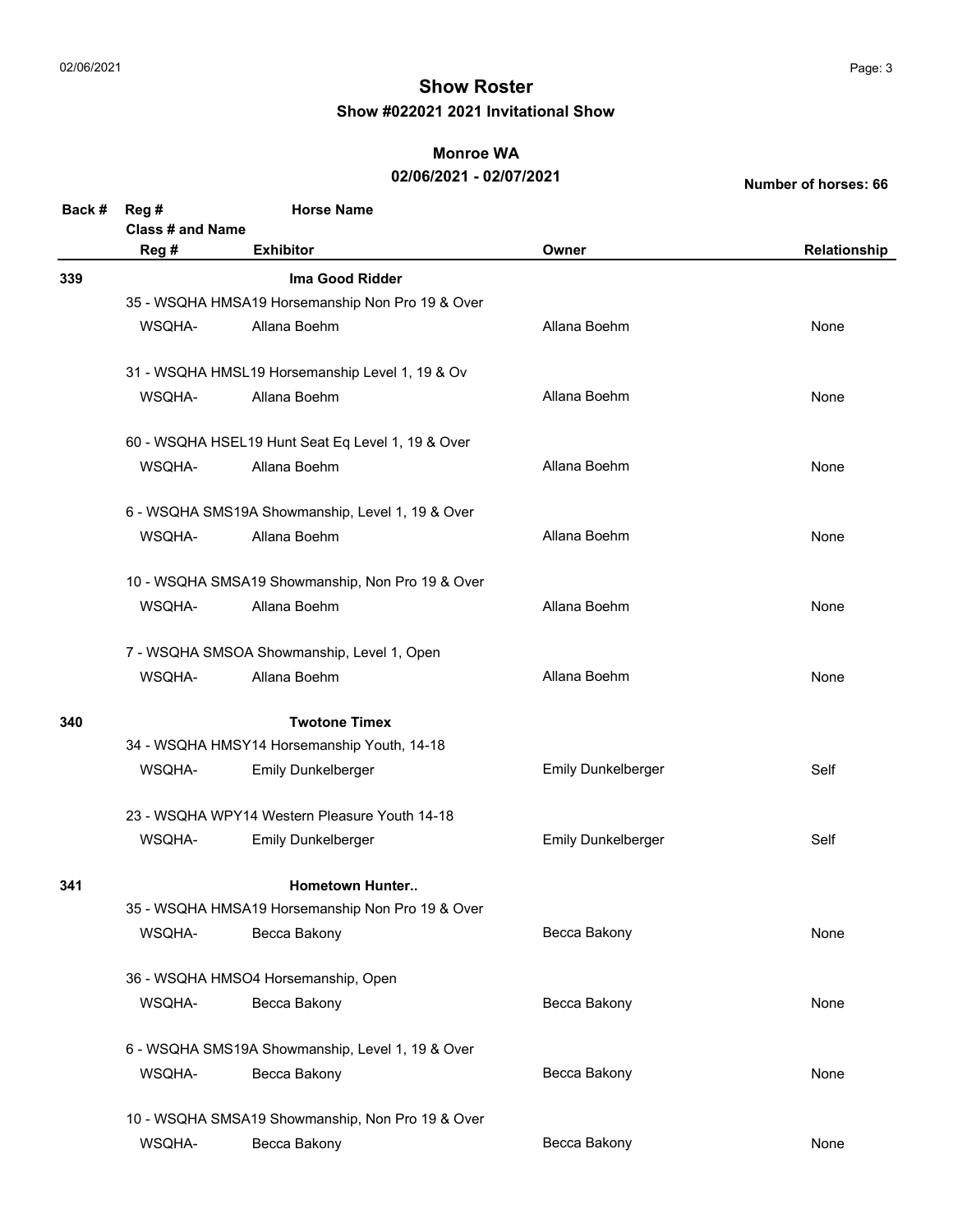### **Monroe WA**

#### **02/06/2021 - 02/07/2021**

| Back # | Reg#                    | <b>Horse Name</b>                               |                 |              |
|--------|-------------------------|-------------------------------------------------|-----------------|--------------|
|        | <b>Class # and Name</b> |                                                 |                 |              |
|        | Reg #                   | <b>Exhibitor</b>                                | Owner           | Relationship |
|        |                         |                                                 |                 |              |
|        |                         | 11 - WSQHA SMSOB Showmanship, Open              |                 |              |
|        | WSQHA-                  | Becca Bakony                                    | Becca Bakony    | None         |
|        |                         |                                                 |                 |              |
| 342    |                         | <b>Nu Lil Smooch</b>                            |                 |              |
|        |                         | 26 - WSQHA HMS10 Horsemanship W/T 11 & Un       |                 |              |
|        | WSOHA-                  | Sienna Harbison                                 | Jeannette Riley | None         |
|        |                         | 55 - WSQHA HSEW11 Hunt Seat Eq W/T, 11 & Under  |                 |              |
|        | WSQHA-                  | Sienna Harbison                                 | Jeannette Riley | None         |
|        |                         | 45 - WSQHA HUSW11 HUS Walk Trot 11 & Under      |                 |              |
|        | WSQHA-                  | Sienna Harbison                                 | Jeannette Riley | None         |
|        |                         | 1 - WSQHA SMS11 Showmanship Walk Trot 11& Under |                 |              |
|        | WSOHA-                  | Sienna Harbison                                 | Jeannette Riley | None         |
|        |                         | 15 - WSQHA WPWJ12 W/J Western Pleasure 11 & Un  |                 |              |
|        | WSQHA-                  | Sienna Harbison                                 | Jeannette Riley | None         |
| 343    |                         | <b>Chips Heart</b>                              |                 |              |
|        |                         | 26 - WSQHA HMS10 Horsemanship W/T 11 & Un       |                 |              |
|        | WSQHA-                  | Sophia Wilson                                   | Lily Richardson | None         |
|        |                         | 55 - WSQHA HSEW11 Hunt Seat Eq W/T, 11 & Under  |                 |              |
|        | WSQHA-                  | Sophia Wilson                                   | Lily Richardson | None         |
|        |                         | 45 - WSQHA HUSW11 HUS Walk Trot 11 & Under      |                 |              |
|        | WSQHA-                  | Sophia Wilson                                   | Lily Richardson | None         |
|        |                         | 1 - WSQHA SMS11 Showmanship Walk Trot 11& Under |                 |              |
|        | WSQHA-                  | Sophia Wilson                                   | Lily Richardson | None         |
|        |                         | 15 - WSQHA WPWJ12 W/J Western Pleasure 11 & Un  |                 |              |
|        | WSQHA-                  | Sophia Wilson                                   | Lily Richardson | None         |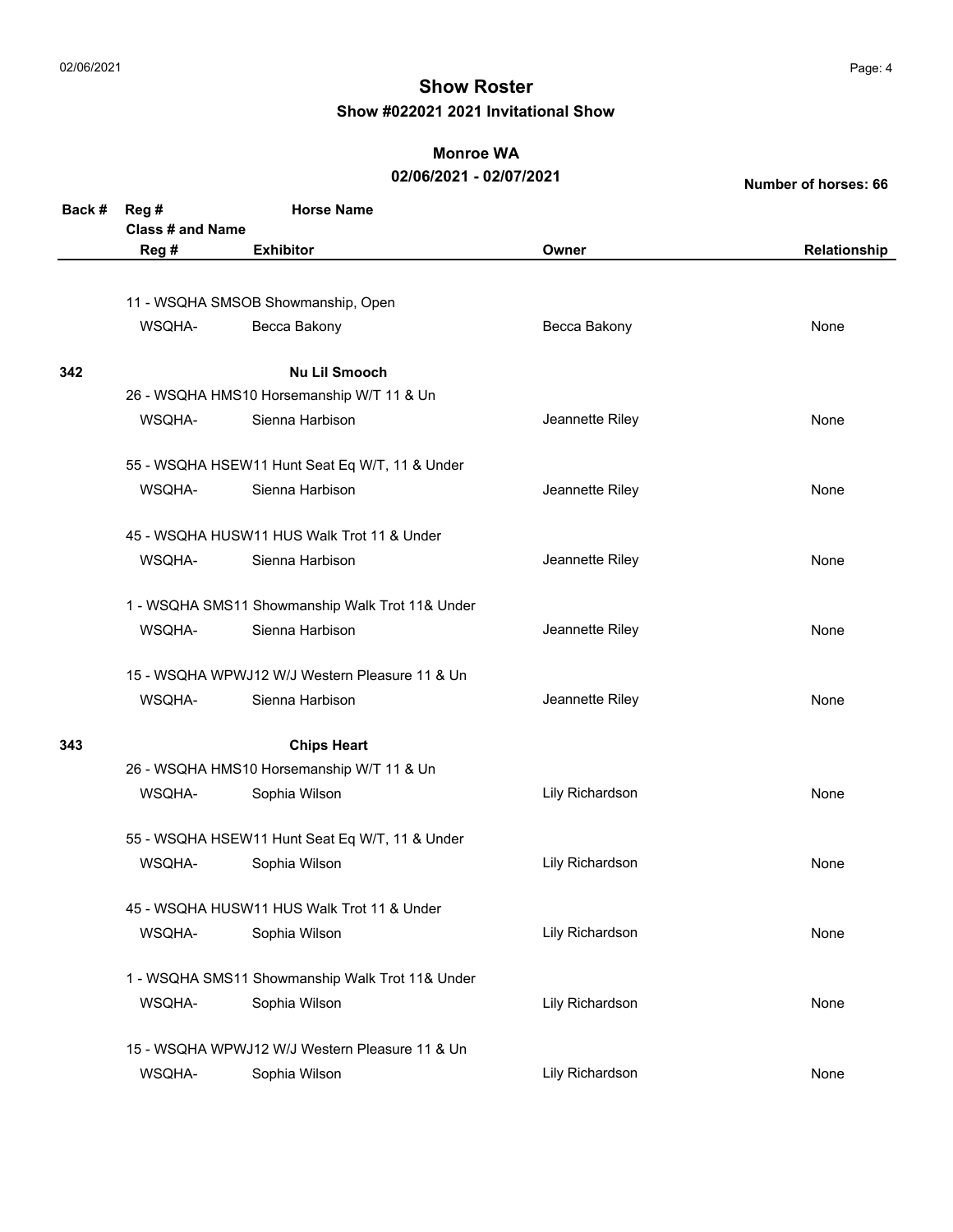### **Monroe WA**

### **02/06/2021 - 02/07/2021**

| Back # | Reg#                                                                                                                                                                                                                                                                                                                                                                                                                                                                                                                                                                                                                                                                                                                                                                                                                                                                                                                                                                                 | <b>Horse Name</b>                             |                 |       |
|--------|--------------------------------------------------------------------------------------------------------------------------------------------------------------------------------------------------------------------------------------------------------------------------------------------------------------------------------------------------------------------------------------------------------------------------------------------------------------------------------------------------------------------------------------------------------------------------------------------------------------------------------------------------------------------------------------------------------------------------------------------------------------------------------------------------------------------------------------------------------------------------------------------------------------------------------------------------------------------------------------|-----------------------------------------------|-----------------|-------|
|        |                                                                                                                                                                                                                                                                                                                                                                                                                                                                                                                                                                                                                                                                                                                                                                                                                                                                                                                                                                                      |                                               |                 |       |
|        | Reg #                                                                                                                                                                                                                                                                                                                                                                                                                                                                                                                                                                                                                                                                                                                                                                                                                                                                                                                                                                                | <b>Exhibitor</b>                              | Owner           |       |
| 344    |                                                                                                                                                                                                                                                                                                                                                                                                                                                                                                                                                                                                                                                                                                                                                                                                                                                                                                                                                                                      | <b>Cuz I Can</b>                              |                 |       |
|        |                                                                                                                                                                                                                                                                                                                                                                                                                                                                                                                                                                                                                                                                                                                                                                                                                                                                                                                                                                                      |                                               |                 |       |
|        | WSQHA-                                                                                                                                                                                                                                                                                                                                                                                                                                                                                                                                                                                                                                                                                                                                                                                                                                                                                                                                                                               | Anne Chesemore                                | Sarah Chesemore | Child |
|        |                                                                                                                                                                                                                                                                                                                                                                                                                                                                                                                                                                                                                                                                                                                                                                                                                                                                                                                                                                                      |                                               |                 |       |
|        | WSQHA-                                                                                                                                                                                                                                                                                                                                                                                                                                                                                                                                                                                                                                                                                                                                                                                                                                                                                                                                                                               | Anne Chesemore                                | Sarah Chesemore | Child |
|        |                                                                                                                                                                                                                                                                                                                                                                                                                                                                                                                                                                                                                                                                                                                                                                                                                                                                                                                                                                                      |                                               |                 |       |
|        | WSQHA-                                                                                                                                                                                                                                                                                                                                                                                                                                                                                                                                                                                                                                                                                                                                                                                                                                                                                                                                                                               | Anne Chesemore                                | Sarah Chesemore | Child |
|        |                                                                                                                                                                                                                                                                                                                                                                                                                                                                                                                                                                                                                                                                                                                                                                                                                                                                                                                                                                                      |                                               |                 |       |
|        | WSQHA-                                                                                                                                                                                                                                                                                                                                                                                                                                                                                                                                                                                                                                                                                                                                                                                                                                                                                                                                                                               | Anne Chesemore                                | Sarah Chesemore | Child |
|        | <b>Class # and Name</b><br>Relationship<br>27 - WSQHA HMS13 Horsemanship W/T 12-18<br>2 - WSQHA SMS12 Showmanship, Walk Trot 12-18<br>11 - WSQHA SMSOB Showmanship, Open<br>9 - WSQHA SMSY14 Showmanship, Youth 14-18<br>12 - WSQHA WPWJ W/T Western Pleasure Open<br>Sarah Chesemore<br>WSQHA-<br>Anne Chesemore<br>Child<br>16 - WSQHA WPWJ13 Western Pleasure W/T 12 - 18<br>Sarah Chesemore<br>WSQHA-<br>Anne Chesemore<br>Child<br><b>Made To Raise Cain</b><br>999 - WSQHA FAKE Fake Class<br><b>Jeff Williams</b><br>WSQHA-<br>None<br>Kristy L McCann<br><b>Rock My Motion</b><br>30 - WSQHA HMSL14 Horsemanship Level 1, 14-18<br>WSQHA-<br>Julie Leland<br>Julie Leland<br>Self<br>36 - WSQHA HMSO4 Horsemanship, Open<br>Julie Leland<br>WSQHA-<br>Anya Leland<br>Child<br>34 - WSQHA HMSY14 Horsemanship Youth, 14-18<br>Anya Leland<br>Julie Leland<br>Child<br>WSQHA-<br>61 - WSQHA HSELO Hunt Seat Eq Level 1, Open<br>Julie Leland<br>WSQHA-<br>Anya Leland<br>Child |                                               |                 |       |
|        |                                                                                                                                                                                                                                                                                                                                                                                                                                                                                                                                                                                                                                                                                                                                                                                                                                                                                                                                                                                      |                                               |                 |       |
|        |                                                                                                                                                                                                                                                                                                                                                                                                                                                                                                                                                                                                                                                                                                                                                                                                                                                                                                                                                                                      |                                               |                 |       |
|        |                                                                                                                                                                                                                                                                                                                                                                                                                                                                                                                                                                                                                                                                                                                                                                                                                                                                                                                                                                                      |                                               |                 |       |
| 345    |                                                                                                                                                                                                                                                                                                                                                                                                                                                                                                                                                                                                                                                                                                                                                                                                                                                                                                                                                                                      |                                               |                 |       |
|        |                                                                                                                                                                                                                                                                                                                                                                                                                                                                                                                                                                                                                                                                                                                                                                                                                                                                                                                                                                                      |                                               |                 |       |
|        |                                                                                                                                                                                                                                                                                                                                                                                                                                                                                                                                                                                                                                                                                                                                                                                                                                                                                                                                                                                      |                                               |                 |       |
| 346    |                                                                                                                                                                                                                                                                                                                                                                                                                                                                                                                                                                                                                                                                                                                                                                                                                                                                                                                                                                                      |                                               |                 |       |
|        |                                                                                                                                                                                                                                                                                                                                                                                                                                                                                                                                                                                                                                                                                                                                                                                                                                                                                                                                                                                      |                                               |                 |       |
|        |                                                                                                                                                                                                                                                                                                                                                                                                                                                                                                                                                                                                                                                                                                                                                                                                                                                                                                                                                                                      |                                               |                 |       |
|        |                                                                                                                                                                                                                                                                                                                                                                                                                                                                                                                                                                                                                                                                                                                                                                                                                                                                                                                                                                                      |                                               |                 |       |
|        |                                                                                                                                                                                                                                                                                                                                                                                                                                                                                                                                                                                                                                                                                                                                                                                                                                                                                                                                                                                      |                                               |                 |       |
|        |                                                                                                                                                                                                                                                                                                                                                                                                                                                                                                                                                                                                                                                                                                                                                                                                                                                                                                                                                                                      |                                               |                 |       |
|        |                                                                                                                                                                                                                                                                                                                                                                                                                                                                                                                                                                                                                                                                                                                                                                                                                                                                                                                                                                                      |                                               |                 |       |
|        |                                                                                                                                                                                                                                                                                                                                                                                                                                                                                                                                                                                                                                                                                                                                                                                                                                                                                                                                                                                      |                                               |                 |       |
|        |                                                                                                                                                                                                                                                                                                                                                                                                                                                                                                                                                                                                                                                                                                                                                                                                                                                                                                                                                                                      |                                               |                 |       |
|        |                                                                                                                                                                                                                                                                                                                                                                                                                                                                                                                                                                                                                                                                                                                                                                                                                                                                                                                                                                                      | 63 - WSQHA HSEY14 Hunt Seat Eq Youth, 14 - 18 |                 |       |
|        | WSQHA-                                                                                                                                                                                                                                                                                                                                                                                                                                                                                                                                                                                                                                                                                                                                                                                                                                                                                                                                                                               | Anya Leland                                   | Julie Leland    | Child |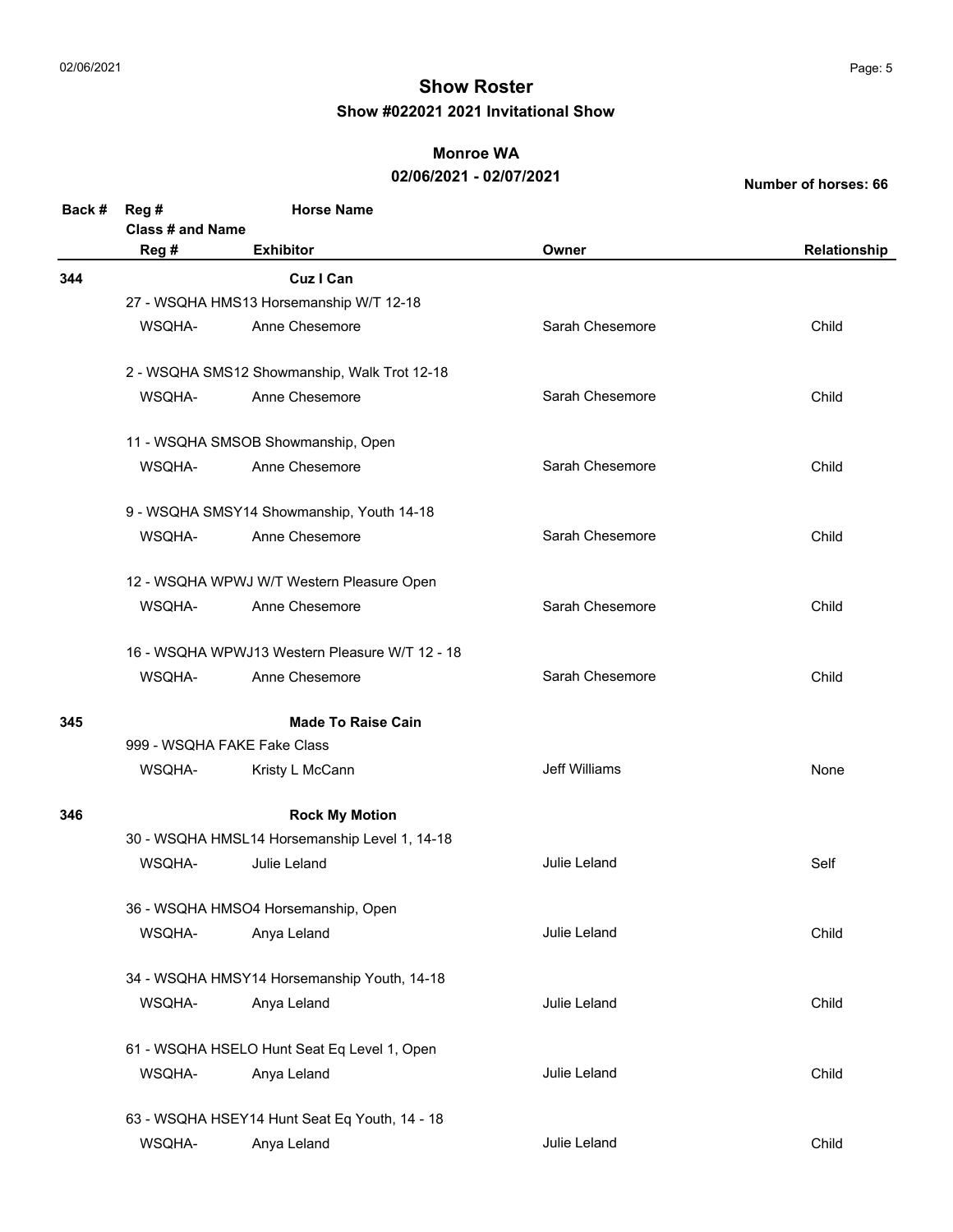### **Monroe WA**

#### **02/06/2021 - 02/07/2021**

| Back # | Reg #                   | <b>Horse Name</b>                                   |              |              |
|--------|-------------------------|-----------------------------------------------------|--------------|--------------|
|        | <b>Class # and Name</b> |                                                     |              |              |
|        | Reg #                   | <b>Exhibitor</b>                                    | Owner        | Relationship |
|        |                         |                                                     |              |              |
|        |                         | 53 - WSQHA HUSY14 HUS Youth, 14 - 18                |              |              |
|        | WSQHA-                  | Anya Leland                                         | Julie Leland | Child        |
|        |                         | 5 - WSQHA SMS14 Showmanship, Level 1, 14 & Under    |              |              |
|        | WSQHA-                  | Julie Leland                                        | Julie Leland | Self         |
|        |                         | 10 - WSQHA SMSA19 Showmanship, Non Pro 19 & Over    |              |              |
|        | WSQHA-                  | Julie Leland                                        | Julie Leland | Self         |
|        |                         | 7 - WSQHA SMSOA Showmanship, Level 1, Open          |              |              |
|        | WSQHA-                  | Julie Leland                                        | Julie Leland | Self         |
|        |                         | 9 - WSQHA SMSY14 Showmanship, Youth 14-18           |              |              |
|        | WSQHA-                  | Anya Leland                                         | Julie Leland | Child        |
|        |                         | 24 - WSQHA WPA19 Western Pleasure Non Pro 19 & Over |              |              |
|        | WSQHA-                  | Julie Leland                                        | Julie Leland | Self         |
|        |                         | 19 - WSQHA WPL14 Western Pleasure Level 1, 14-18    |              |              |
|        | WSQHA-                  | Anya Leland                                         | Julie Leland | Child        |
|        |                         | 21 - WSQHA WPLO Western Pleasure Level 1, Open      |              |              |
|        | WSQHA-                  | Julie Leland                                        | Julie Leland | Self         |
|        |                         | 25 - WSQHA WPO4 Western Pleasure Open               |              |              |
|        | WSQHA-                  | Julie Leland                                        | Julie Leland | Self         |
|        |                         | 37 - WSQHA WRLO Western Riding Level 1 Horse        |              |              |
|        | WSQHA-                  | Julie Leland                                        | Julie Leland | Self         |
|        |                         | 40 - WSQHA WRO Western Riding Open                  |              |              |
|        | WSQHA-                  | Anya Leland                                         | Julie Leland | Child        |
|        |                         | 41 - WSQHA WRY Western Riding Youth                 |              |              |
|        | WSQHA-                  | Anya Leland                                         | Julie Leland | Child        |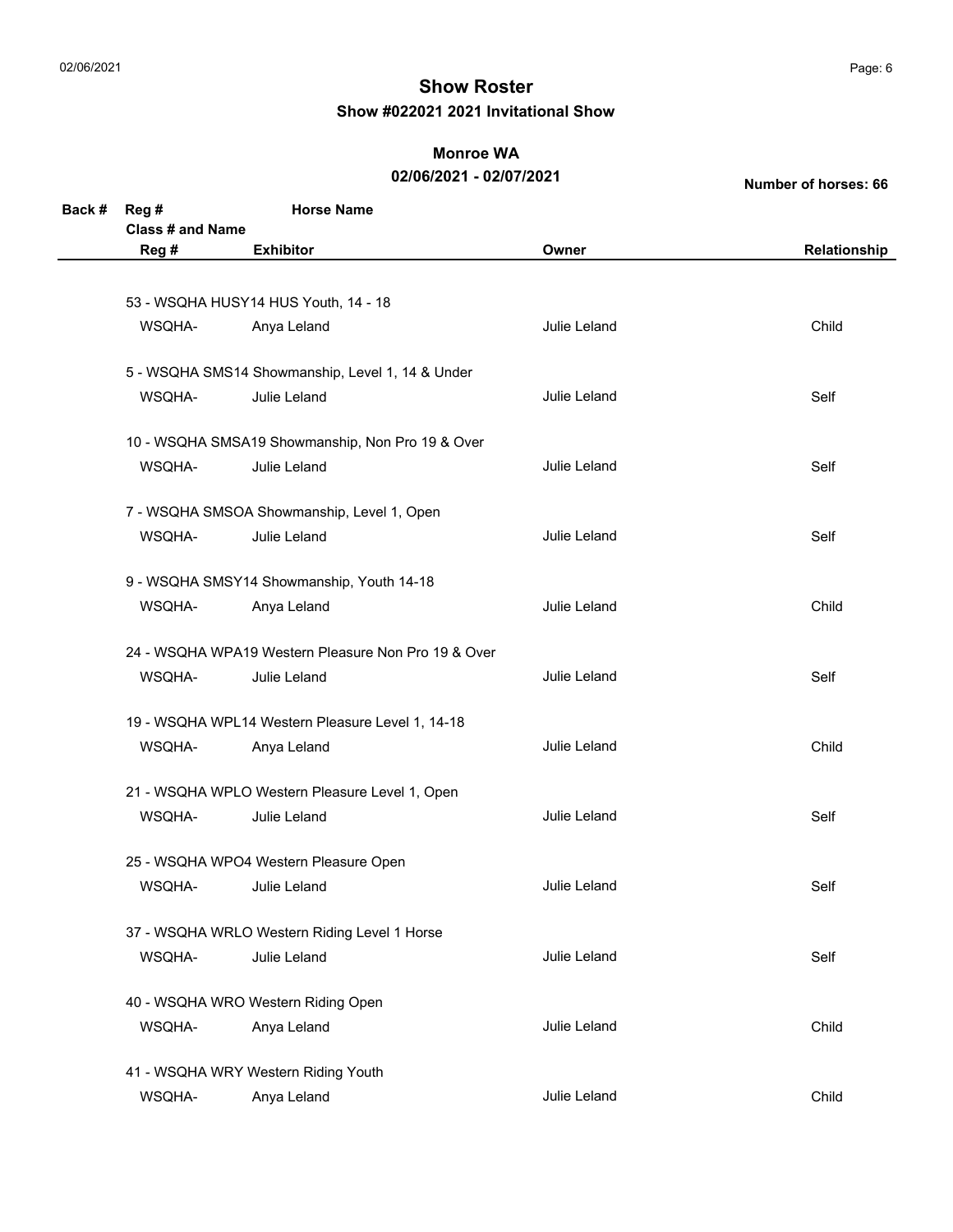### **Monroe WA**

### **02/06/2021 - 02/07/2021**

| Back # | Reg #                    | <b>Horse Name</b>                                 |                  |              |  |  |  |
|--------|--------------------------|---------------------------------------------------|------------------|--------------|--|--|--|
|        | <b>Class # and Name</b>  |                                                   |                  |              |  |  |  |
|        | Reg #                    | <b>Exhibitor</b>                                  | Owner            | Relationship |  |  |  |
| 347    |                          | <b>Hes Totally Sonny</b>                          |                  |              |  |  |  |
|        |                          | 61 - WSQHA HSELO Hunt Seat Eq Level 1, Open       |                  |              |  |  |  |
|        | WSQHA-                   | Anya Leland                                       | Julie Leland     | None         |  |  |  |
|        |                          |                                                   |                  |              |  |  |  |
|        |                          | 63 - WSQHA HSEY14 Hunt Seat Eq Youth, 14 - 18     |                  |              |  |  |  |
|        | WSQHA-                   | Anya Leland                                       | Julie Leland     | None         |  |  |  |
|        |                          | 54 - WSQHA HUSA19 HUS Non Pro 19 & Over           |                  |              |  |  |  |
|        | WSQHA-                   | Julie Leland                                      | Julie Leland     | Self         |  |  |  |
|        |                          |                                                   |                  |              |  |  |  |
|        |                          | 49 - WSQHA HUSL14 HUS Level 1, 14 - 18            |                  |              |  |  |  |
|        | WSQHA-                   | Anya Leland                                       | Julie Leland     | None         |  |  |  |
|        |                          | 51 - WSQHA HUSLO HUS Level 1, Open                |                  |              |  |  |  |
|        | WSQHA-                   | Anya Leland                                       | Julie Leland     | None         |  |  |  |
|        | 44 - WSQHA HUSO HUS Open |                                                   |                  |              |  |  |  |
|        | WSQHA-                   | Julie Leland                                      | Julie Leland     | Self         |  |  |  |
|        |                          | 6 - WSQHA SMS19A Showmanship, Level 1, 19 & Over  |                  |              |  |  |  |
|        | WSQHA-                   | Julie Leland                                      | Julie Leland     | Self         |  |  |  |
|        |                          | 7 - WSQHA SMSOA Showmanship, Level 1, Open        |                  |              |  |  |  |
|        | WSQHA-                   | Anya Leland                                       | Julie Leland     | None         |  |  |  |
| 348    |                          | A Daytona Machine                                 |                  |              |  |  |  |
|        |                          | 31 - WSQHA HMSL19 Horsemanship Level 1, 19 & Ov   |                  |              |  |  |  |
|        | WSQHA-                   | Caitlin Johnson                                   | Tresie M Wiersma | Child        |  |  |  |
|        |                          | 60 - WSQHA HSEL19 Hunt Seat Eq Level 1, 19 & Over |                  |              |  |  |  |
|        | WSQHA-                   | Caitlin Johnson                                   | Tresie M Wiersma | Child        |  |  |  |
|        |                          | 6 - WSQHA SMS19A Showmanship, Level 1, 19 & Over  |                  |              |  |  |  |
|        | WSQHA-                   | Caitlin Johnson                                   | Tresie M Wiersma | Child        |  |  |  |
|        |                          | 7 - WSQHA SMSOA Showmanship, Level 1, Open        |                  |              |  |  |  |
|        | WSQHA-                   | Caitlin Johnson                                   | Tresie M Wiersma | Child        |  |  |  |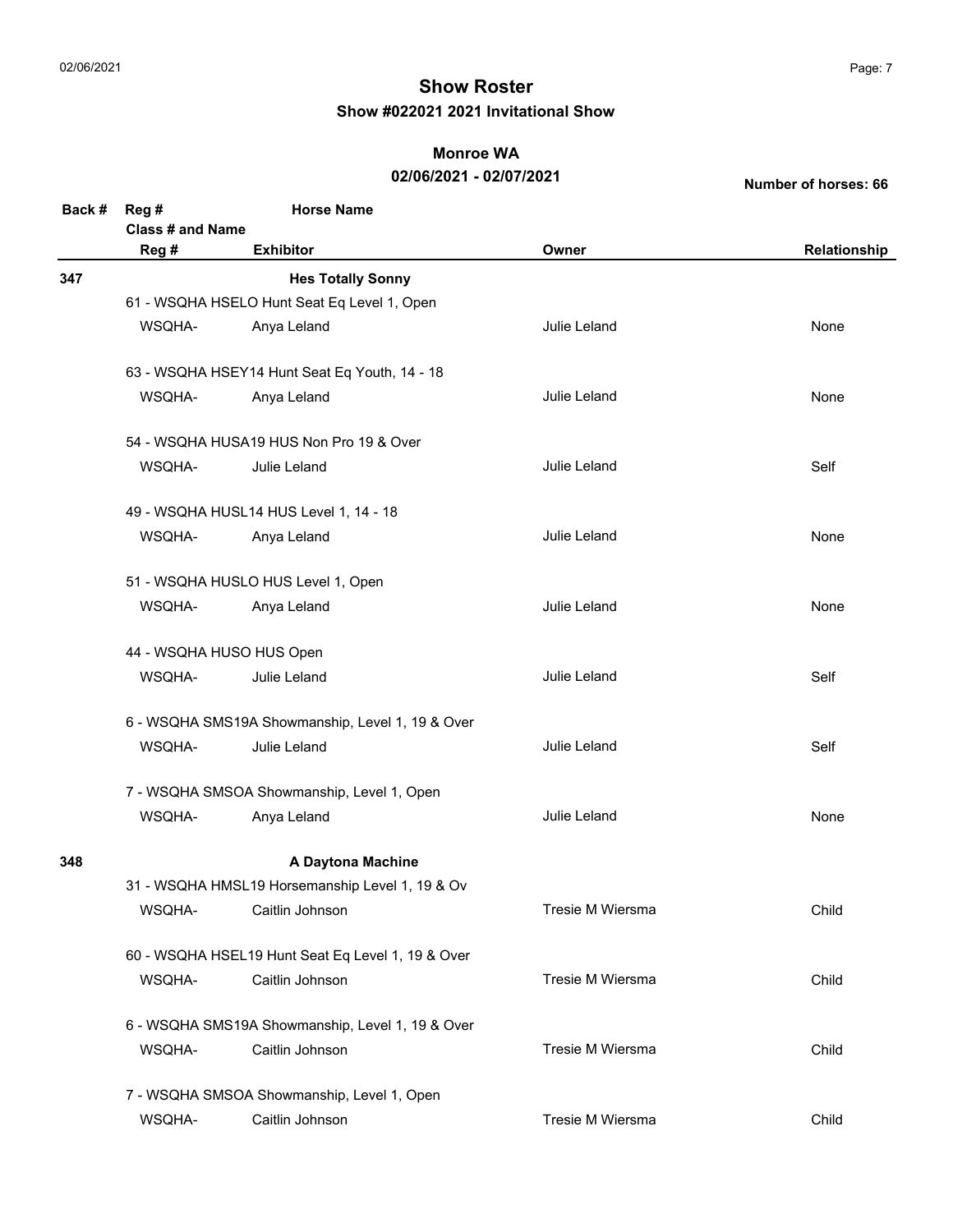### **Monroe WA**

### **02/06/2021 - 02/07/2021**

| Back # | Reg #                                                                                                                                                                                                                                                           | <b>Horse Name</b>                               |                          |              |  |  |  |
|--------|-----------------------------------------------------------------------------------------------------------------------------------------------------------------------------------------------------------------------------------------------------------------|-------------------------------------------------|--------------------------|--------------|--|--|--|
|        | <b>Class # and Name</b>                                                                                                                                                                                                                                         |                                                 |                          |              |  |  |  |
|        | Reg #                                                                                                                                                                                                                                                           | <b>Exhibitor</b>                                | Owner                    | Relationship |  |  |  |
| 349    |                                                                                                                                                                                                                                                                 | <b>Hot Krymsun Angel</b>                        |                          |              |  |  |  |
|        |                                                                                                                                                                                                                                                                 | 65 - WSQHA EQO Equitation, Open                 |                          |              |  |  |  |
|        | WSQHA-                                                                                                                                                                                                                                                          | Madison Schatzman                               | Madison Schateman        | Self         |  |  |  |
|        |                                                                                                                                                                                                                                                                 | 36 - WSQHA HMSO4 Horsemanship, Open             |                          |              |  |  |  |
|        | WSQHA-                                                                                                                                                                                                                                                          | Madison Schatzman                               | Madison Schateman        | Self         |  |  |  |
|        |                                                                                                                                                                                                                                                                 | 34 - WSQHA HMSY14 Horsemanship Youth, 14-18     |                          |              |  |  |  |
|        | WSQHA-                                                                                                                                                                                                                                                          | Madison Schatzman                               | <b>Madison Schateman</b> | Self         |  |  |  |
|        |                                                                                                                                                                                                                                                                 |                                                 |                          |              |  |  |  |
|        | WSQHA-                                                                                                                                                                                                                                                          | Madison Schatzman                               | <b>Madison Schateman</b> | Self         |  |  |  |
|        | 63 - WSQHA HSEY14 Hunt Seat Eq Youth, 14 - 18<br>5 - WSQHA SMS14 Showmanship, Level 1, 14 & Under<br>Madison Schateman<br>WSQHA-<br>Madison Schatzman<br>Self<br>11 - WSQHA SMSOB Showmanship, Open<br>Madison Schateman<br>WSQHA-<br>Madison Schatzman<br>Self |                                                 |                          |              |  |  |  |
|        |                                                                                                                                                                                                                                                                 |                                                 |                          |              |  |  |  |
|        |                                                                                                                                                                                                                                                                 |                                                 |                          |              |  |  |  |
|        |                                                                                                                                                                                                                                                                 |                                                 |                          |              |  |  |  |
|        |                                                                                                                                                                                                                                                                 | 40 - WSQHA WRO Western Riding Open              |                          |              |  |  |  |
|        | WSQHA-                                                                                                                                                                                                                                                          | Madison Schatzman                               | Madison Schateman        | Self         |  |  |  |
|        |                                                                                                                                                                                                                                                                 | 41 - WSQHA WRY Western Riding Youth             |                          |              |  |  |  |
|        | WSQHA-                                                                                                                                                                                                                                                          | Madison Schatzman                               | <b>Madison Schateman</b> | Self         |  |  |  |
| 350    |                                                                                                                                                                                                                                                                 | <b>Crocodile Hunter</b>                         |                          |              |  |  |  |
|        |                                                                                                                                                                                                                                                                 | 59 - WSQHA HSEL14 Hunt Seat Eq Level 1, 14 - 18 |                          |              |  |  |  |
|        | WSQHA-                                                                                                                                                                                                                                                          | Madison Schatzman                               | Madison Schateman        | Self         |  |  |  |
|        |                                                                                                                                                                                                                                                                 | 44 - WSQHA HUSO HUS Open                        |                          |              |  |  |  |
|        | WSQHA-                                                                                                                                                                                                                                                          | Madison Schatzman                               | <b>Madison Schateman</b> | Self         |  |  |  |
|        |                                                                                                                                                                                                                                                                 | 53 - WSQHA HUSY14 HUS Youth, 14 - 18            |                          |              |  |  |  |
|        | WSQHA-                                                                                                                                                                                                                                                          | Madison Schatzman                               | <b>Madison Schateman</b> | Self         |  |  |  |
|        |                                                                                                                                                                                                                                                                 | 9 - WSQHA SMSY14 Showmanship, Youth 14-18       |                          |              |  |  |  |
|        | WSQHA-                                                                                                                                                                                                                                                          | Madison Schatzman                               | Madison Schateman        | Self         |  |  |  |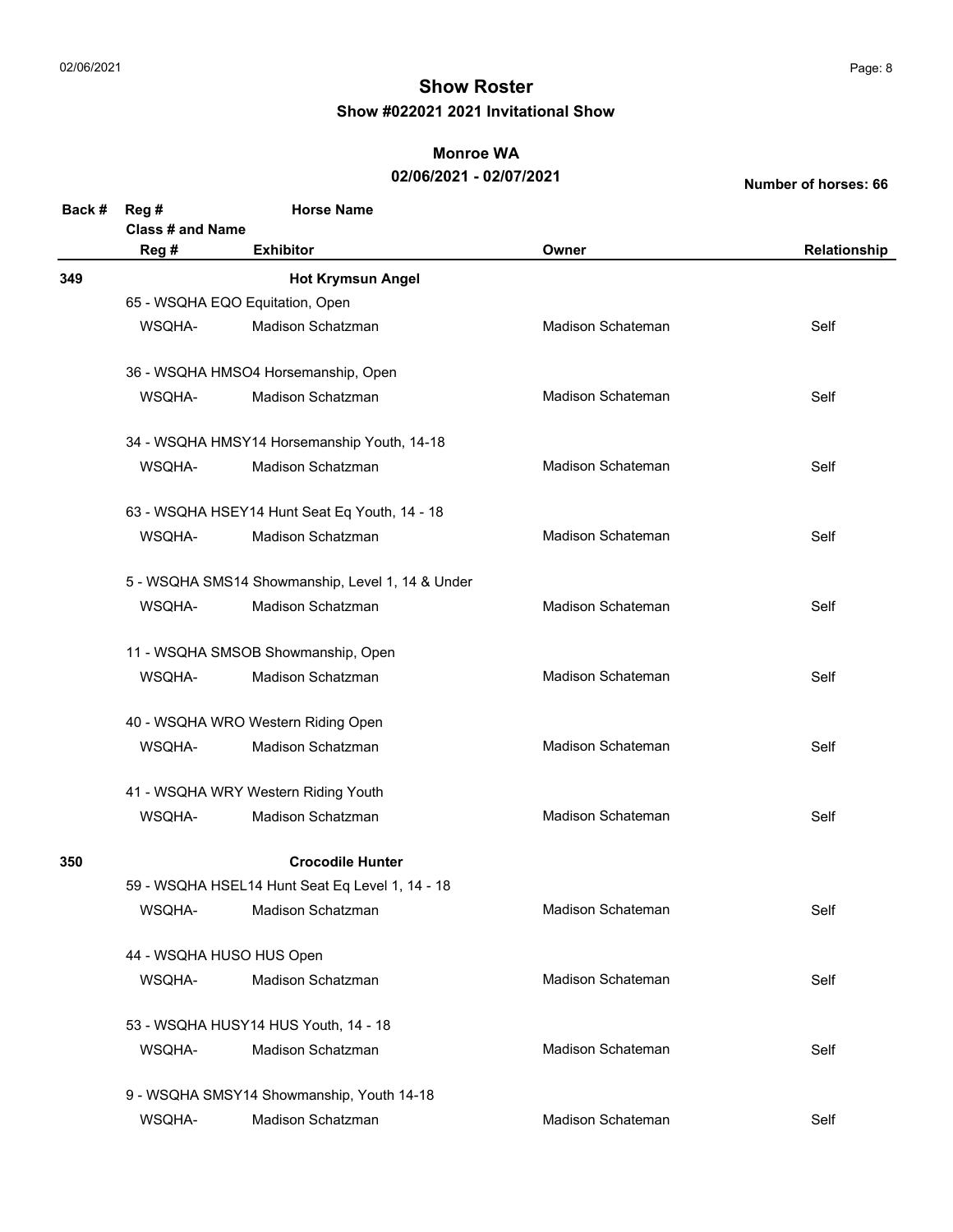### **Monroe WA**

### **02/06/2021 - 02/07/2021**

| Back # | Reg #                                                                                                                                                                                                                                                                                                                                                                                                                                                                                                                                                                                                                                                                                                                                                                                                                                                                                                                                                                                                                                                                          | <b>Horse Name</b>                             |                   |              |  |
|--------|--------------------------------------------------------------------------------------------------------------------------------------------------------------------------------------------------------------------------------------------------------------------------------------------------------------------------------------------------------------------------------------------------------------------------------------------------------------------------------------------------------------------------------------------------------------------------------------------------------------------------------------------------------------------------------------------------------------------------------------------------------------------------------------------------------------------------------------------------------------------------------------------------------------------------------------------------------------------------------------------------------------------------------------------------------------------------------|-----------------------------------------------|-------------------|--------------|--|
|        | Reg #                                                                                                                                                                                                                                                                                                                                                                                                                                                                                                                                                                                                                                                                                                                                                                                                                                                                                                                                                                                                                                                                          | <b>Exhibitor</b>                              | Owner             | Relationship |  |
| 351    |                                                                                                                                                                                                                                                                                                                                                                                                                                                                                                                                                                                                                                                                                                                                                                                                                                                                                                                                                                                                                                                                                | <b>Extremely Hot Cowgirl</b>                  |                   |              |  |
|        |                                                                                                                                                                                                                                                                                                                                                                                                                                                                                                                                                                                                                                                                                                                                                                                                                                                                                                                                                                                                                                                                                |                                               |                   |              |  |
|        | WSQHA-                                                                                                                                                                                                                                                                                                                                                                                                                                                                                                                                                                                                                                                                                                                                                                                                                                                                                                                                                                                                                                                                         | <b>Avery Vick</b>                             | <b>Avery Vick</b> | Self         |  |
|        |                                                                                                                                                                                                                                                                                                                                                                                                                                                                                                                                                                                                                                                                                                                                                                                                                                                                                                                                                                                                                                                                                |                                               |                   |              |  |
|        | WSQHA-                                                                                                                                                                                                                                                                                                                                                                                                                                                                                                                                                                                                                                                                                                                                                                                                                                                                                                                                                                                                                                                                         | <b>Avery Vick</b>                             | <b>Avery Vick</b> | Self         |  |
|        |                                                                                                                                                                                                                                                                                                                                                                                                                                                                                                                                                                                                                                                                                                                                                                                                                                                                                                                                                                                                                                                                                |                                               |                   |              |  |
|        | WSQHA-                                                                                                                                                                                                                                                                                                                                                                                                                                                                                                                                                                                                                                                                                                                                                                                                                                                                                                                                                                                                                                                                         | <b>Avery Vick</b>                             | <b>Avery Vick</b> | Self         |  |
|        | <b>Class # and Name</b><br>30 - WSQHA HMSL14 Horsemanship Level 1, 14-18<br>32 - WSQHA HMSO3 Horsemanship Level 1, Open<br>34 - WSQHA HMSY14 Horsemanship Youth, 14-18<br>59 - WSQHA HSEL14 Hunt Seat Eq Level 1, 14 - 18<br><b>Avery Vick</b><br>WSQHA-<br><b>Avery Vick</b><br>Self<br>61 - WSQHA HSELO Hunt Seat Eq Level 1, Open<br><b>Avery Vick</b><br>WSQHA-<br><b>Avery Vick</b><br>Self<br>63 - WSQHA HSEY14 Hunt Seat Eq Youth, 14 - 18<br><b>Avery Vick</b><br>WSQHA-<br><b>Avery Vick</b><br>Self<br>5 - WSQHA SMS14 Showmanship, Level 1, 14 & Under<br>WSQHA-<br><b>Avery Vick</b><br>Self<br><b>Avery Vick</b><br>7 - WSQHA SMSOA Showmanship, Level 1, Open<br><b>Avery Vick</b><br>WSQHA-<br><b>Avery Vick</b><br>Self<br>9 - WSQHA SMSY14 Showmanship, Youth 14-18<br><b>Avery Vick</b><br>WSQHA-<br>Self<br><b>Avery Vick</b><br>19 - WSQHA WPL14 Western Pleasure Level 1, 14-18<br><b>Avery Vick</b><br>WSQHA-<br>Self<br><b>Avery Vick</b><br>21 - WSQHA WPLO Western Pleasure Level 1, Open<br><b>Avery Vick</b><br>WSQHA-<br><b>Avery Vick</b><br>Self |                                               |                   |              |  |
|        |                                                                                                                                                                                                                                                                                                                                                                                                                                                                                                                                                                                                                                                                                                                                                                                                                                                                                                                                                                                                                                                                                |                                               |                   |              |  |
|        |                                                                                                                                                                                                                                                                                                                                                                                                                                                                                                                                                                                                                                                                                                                                                                                                                                                                                                                                                                                                                                                                                |                                               |                   |              |  |
|        |                                                                                                                                                                                                                                                                                                                                                                                                                                                                                                                                                                                                                                                                                                                                                                                                                                                                                                                                                                                                                                                                                |                                               |                   |              |  |
|        |                                                                                                                                                                                                                                                                                                                                                                                                                                                                                                                                                                                                                                                                                                                                                                                                                                                                                                                                                                                                                                                                                |                                               |                   |              |  |
|        |                                                                                                                                                                                                                                                                                                                                                                                                                                                                                                                                                                                                                                                                                                                                                                                                                                                                                                                                                                                                                                                                                |                                               |                   |              |  |
|        |                                                                                                                                                                                                                                                                                                                                                                                                                                                                                                                                                                                                                                                                                                                                                                                                                                                                                                                                                                                                                                                                                |                                               |                   |              |  |
|        |                                                                                                                                                                                                                                                                                                                                                                                                                                                                                                                                                                                                                                                                                                                                                                                                                                                                                                                                                                                                                                                                                |                                               |                   |              |  |
|        |                                                                                                                                                                                                                                                                                                                                                                                                                                                                                                                                                                                                                                                                                                                                                                                                                                                                                                                                                                                                                                                                                |                                               |                   |              |  |
|        |                                                                                                                                                                                                                                                                                                                                                                                                                                                                                                                                                                                                                                                                                                                                                                                                                                                                                                                                                                                                                                                                                |                                               |                   |              |  |
|        |                                                                                                                                                                                                                                                                                                                                                                                                                                                                                                                                                                                                                                                                                                                                                                                                                                                                                                                                                                                                                                                                                |                                               |                   |              |  |
|        |                                                                                                                                                                                                                                                                                                                                                                                                                                                                                                                                                                                                                                                                                                                                                                                                                                                                                                                                                                                                                                                                                |                                               |                   |              |  |
|        |                                                                                                                                                                                                                                                                                                                                                                                                                                                                                                                                                                                                                                                                                                                                                                                                                                                                                                                                                                                                                                                                                |                                               |                   |              |  |
|        |                                                                                                                                                                                                                                                                                                                                                                                                                                                                                                                                                                                                                                                                                                                                                                                                                                                                                                                                                                                                                                                                                |                                               |                   |              |  |
|        |                                                                                                                                                                                                                                                                                                                                                                                                                                                                                                                                                                                                                                                                                                                                                                                                                                                                                                                                                                                                                                                                                |                                               |                   |              |  |
|        |                                                                                                                                                                                                                                                                                                                                                                                                                                                                                                                                                                                                                                                                                                                                                                                                                                                                                                                                                                                                                                                                                |                                               |                   |              |  |
|        |                                                                                                                                                                                                                                                                                                                                                                                                                                                                                                                                                                                                                                                                                                                                                                                                                                                                                                                                                                                                                                                                                | 23 - WSQHA WPY14 Western Pleasure Youth 14-18 |                   |              |  |
|        | WSQHA-                                                                                                                                                                                                                                                                                                                                                                                                                                                                                                                                                                                                                                                                                                                                                                                                                                                                                                                                                                                                                                                                         | <b>Avery Vick</b>                             | <b>Avery Vick</b> | Self         |  |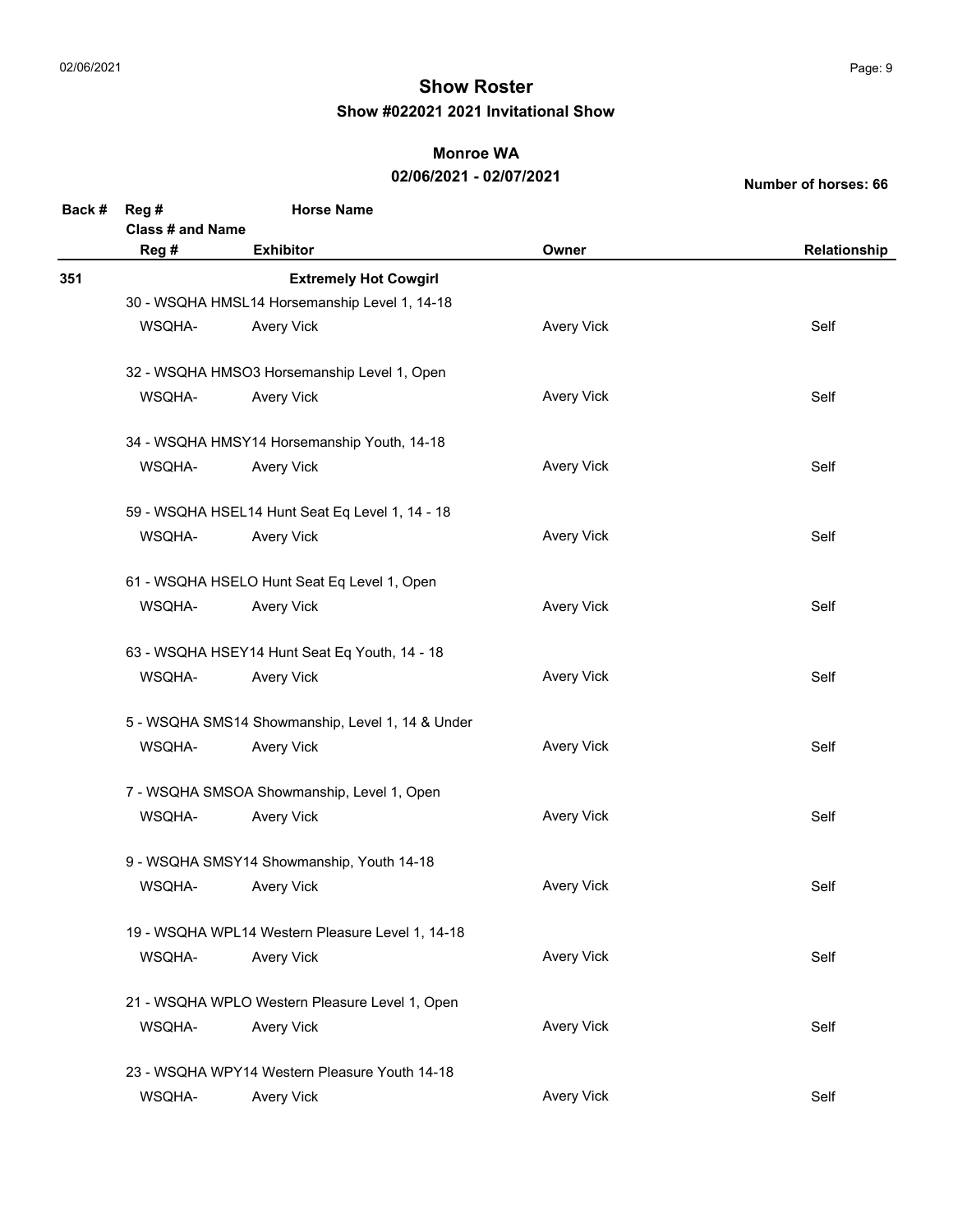### **Monroe WA**

### **02/06/2021 - 02/07/2021**

**Number of horses: 66**

| Back # | Reg #                                                                                                                                                                                                                                                                                                                                                                                                                                                                                                                                                                                                                                                                                                                                                                                             | <b>Horse Name</b>                                |       |              |  |
|--------|---------------------------------------------------------------------------------------------------------------------------------------------------------------------------------------------------------------------------------------------------------------------------------------------------------------------------------------------------------------------------------------------------------------------------------------------------------------------------------------------------------------------------------------------------------------------------------------------------------------------------------------------------------------------------------------------------------------------------------------------------------------------------------------------------|--------------------------------------------------|-------|--------------|--|
|        | <b>Class # and Name</b>                                                                                                                                                                                                                                                                                                                                                                                                                                                                                                                                                                                                                                                                                                                                                                           |                                                  |       |              |  |
|        | Reg #                                                                                                                                                                                                                                                                                                                                                                                                                                                                                                                                                                                                                                                                                                                                                                                             | <b>Exhibitor</b>                                 | Owner | Relationship |  |
| 353    |                                                                                                                                                                                                                                                                                                                                                                                                                                                                                                                                                                                                                                                                                                                                                                                                   | <b>Burn Notice.</b>                              |       |              |  |
|        |                                                                                                                                                                                                                                                                                                                                                                                                                                                                                                                                                                                                                                                                                                                                                                                                   |                                                  |       |              |  |
|        | WSQHA-                                                                                                                                                                                                                                                                                                                                                                                                                                                                                                                                                                                                                                                                                                                                                                                            | Samantha Cichos                                  |       | Self         |  |
|        |                                                                                                                                                                                                                                                                                                                                                                                                                                                                                                                                                                                                                                                                                                                                                                                                   |                                                  |       |              |  |
|        | WSQHA-                                                                                                                                                                                                                                                                                                                                                                                                                                                                                                                                                                                                                                                                                                                                                                                            | Samantha Cichos                                  |       | Self         |  |
|        |                                                                                                                                                                                                                                                                                                                                                                                                                                                                                                                                                                                                                                                                                                                                                                                                   |                                                  |       |              |  |
|        | WSQHA-                                                                                                                                                                                                                                                                                                                                                                                                                                                                                                                                                                                                                                                                                                                                                                                            | Samantha Cichos                                  |       | Self         |  |
|        | 30 - WSQHA HMSL14 Horsemanship Level 1, 14-18<br>32 - WSQHA HMSO3 Horsemanship Level 1, Open<br>36 - WSQHA HMSO4 Horsemanship, Open<br>34 - WSQHA HMSY14 Horsemanship Youth, 14-18<br>Samantha Cichos<br>WSQHA-<br>Self<br>59 - WSQHA HSEL14 Hunt Seat Eq Level 1, 14 - 18<br>Samantha Cichos<br>Self<br>WSQHA-<br>61 - WSQHA HSELO Hunt Seat Eq Level 1, Open<br>WSQHA-<br>Samantha Cichos<br>Self<br>63 - WSQHA HSEY14 Hunt Seat Eq Youth, 14 - 18<br>Samantha Cichos<br>Self<br>WSQHA-<br>49 - WSQHA HUSL14 HUS Level 1, 14 - 18<br>Samantha Cichos<br>WSQHA-<br>Self<br>51 - WSQHA HUSLO HUS Level 1, Open<br>WSQHA-<br>Samantha Cichos<br>Self<br>44 - WSQHA HUSO HUS Open<br>Samantha Cichos<br>WSQHA-<br>Self<br>53 - WSQHA HUSY14 HUS Youth, 14 - 18<br>WSQHA-<br>Samantha Cichos<br>Self |                                                  |       |              |  |
|        |                                                                                                                                                                                                                                                                                                                                                                                                                                                                                                                                                                                                                                                                                                                                                                                                   |                                                  |       |              |  |
|        |                                                                                                                                                                                                                                                                                                                                                                                                                                                                                                                                                                                                                                                                                                                                                                                                   |                                                  |       |              |  |
|        |                                                                                                                                                                                                                                                                                                                                                                                                                                                                                                                                                                                                                                                                                                                                                                                                   |                                                  |       |              |  |
|        |                                                                                                                                                                                                                                                                                                                                                                                                                                                                                                                                                                                                                                                                                                                                                                                                   |                                                  |       |              |  |
|        |                                                                                                                                                                                                                                                                                                                                                                                                                                                                                                                                                                                                                                                                                                                                                                                                   |                                                  |       |              |  |
|        |                                                                                                                                                                                                                                                                                                                                                                                                                                                                                                                                                                                                                                                                                                                                                                                                   |                                                  |       |              |  |
|        |                                                                                                                                                                                                                                                                                                                                                                                                                                                                                                                                                                                                                                                                                                                                                                                                   |                                                  |       |              |  |
|        |                                                                                                                                                                                                                                                                                                                                                                                                                                                                                                                                                                                                                                                                                                                                                                                                   |                                                  |       |              |  |
|        |                                                                                                                                                                                                                                                                                                                                                                                                                                                                                                                                                                                                                                                                                                                                                                                                   |                                                  |       |              |  |
|        |                                                                                                                                                                                                                                                                                                                                                                                                                                                                                                                                                                                                                                                                                                                                                                                                   |                                                  |       |              |  |
|        |                                                                                                                                                                                                                                                                                                                                                                                                                                                                                                                                                                                                                                                                                                                                                                                                   |                                                  |       |              |  |
|        |                                                                                                                                                                                                                                                                                                                                                                                                                                                                                                                                                                                                                                                                                                                                                                                                   |                                                  |       |              |  |
|        |                                                                                                                                                                                                                                                                                                                                                                                                                                                                                                                                                                                                                                                                                                                                                                                                   |                                                  |       |              |  |
|        |                                                                                                                                                                                                                                                                                                                                                                                                                                                                                                                                                                                                                                                                                                                                                                                                   |                                                  |       |              |  |
|        |                                                                                                                                                                                                                                                                                                                                                                                                                                                                                                                                                                                                                                                                                                                                                                                                   |                                                  |       |              |  |
|        |                                                                                                                                                                                                                                                                                                                                                                                                                                                                                                                                                                                                                                                                                                                                                                                                   | 5 - WSQHA SMS14 Showmanship, Level 1, 14 & Under |       |              |  |
|        | WSQHA-                                                                                                                                                                                                                                                                                                                                                                                                                                                                                                                                                                                                                                                                                                                                                                                            | Samantha Cichos                                  |       | Self         |  |
|        |                                                                                                                                                                                                                                                                                                                                                                                                                                                                                                                                                                                                                                                                                                                                                                                                   |                                                  |       |              |  |

7 - WSQHA SMSOA Showmanship, Level 1, Open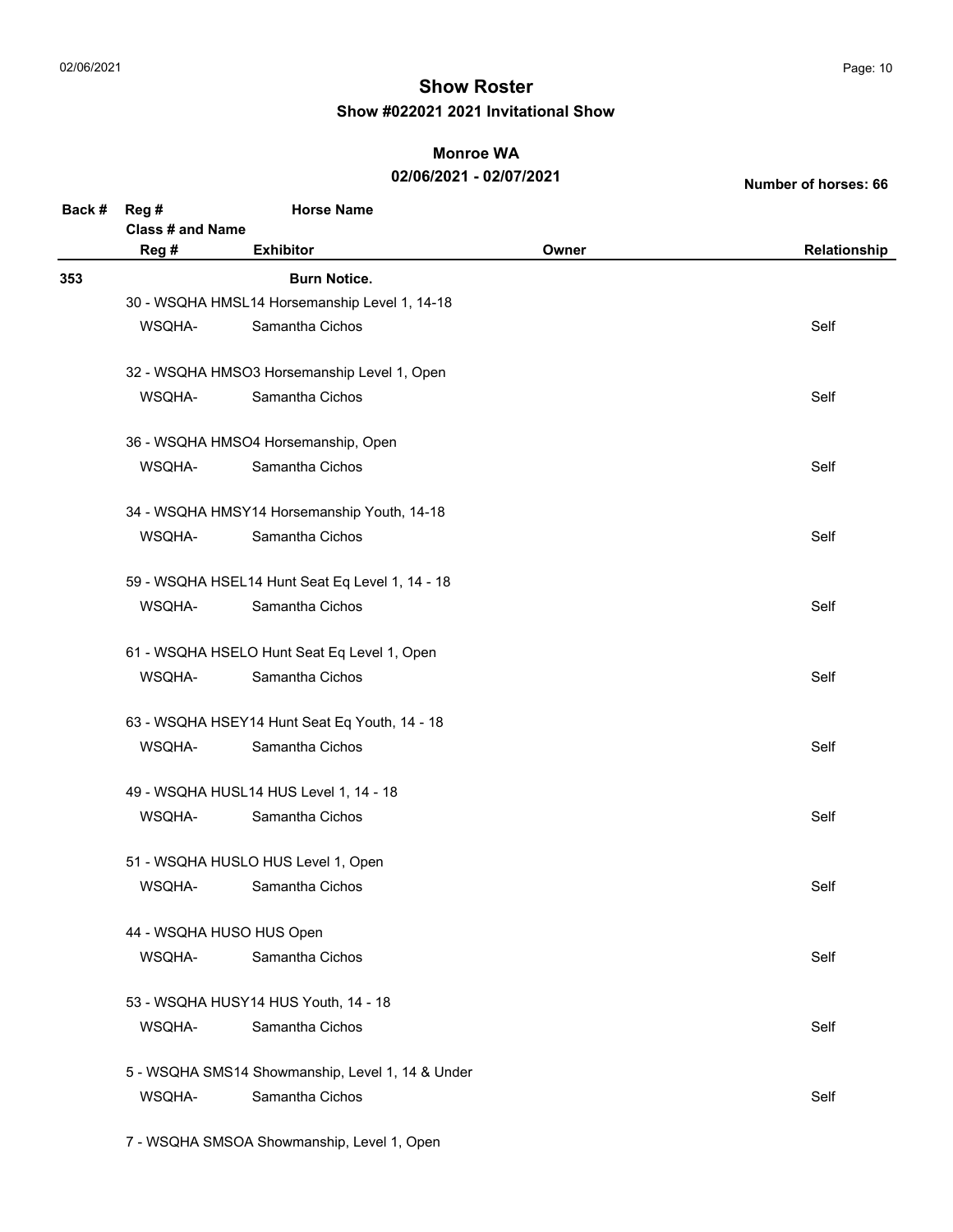#### **Monroe WA**

#### **02/06/2021 - 02/07/2021**

| Back # | Reg#<br>Class # and Name | <b>Horse Name</b>                                     |                       |              |
|--------|--------------------------|-------------------------------------------------------|-----------------------|--------------|
|        | Reg #                    | <b>Exhibitor</b>                                      | Owner                 | Relationship |
|        | WSQHA-                   | Samantha Cichos                                       |                       | Self         |
|        |                          | 9 - WSQHA SMSY14 Showmanship, Youth 14-18             |                       |              |
|        | WSQHA-                   | Samantha Cichos                                       |                       | Self         |
|        |                          | 39 - WSQHA WRL18 Western Riding Level 1, 18 & Un      |                       |              |
|        | WSQHA-                   | Samantha Cichos                                       |                       | Self         |
|        |                          | 41 - WSQHA WRY Western Riding Youth                   |                       |              |
|        | WSQHA-                   | Samantha Cichos                                       |                       | Self         |
| 354    |                          | <b>Burn Notice</b>                                    |                       |              |
|        |                          | 3 - WSQHA SMS19 Showmanship Walk Trot 19 & OVer       |                       |              |
|        | WSQHA-                   | <b>Stacie Smith</b>                                   | <b>Stacie Smith</b>   | Self         |
|        |                          | 6 - WSQHA SMS19A Showmanship, Level 1, 19 & Over      |                       |              |
|        | WSQHA-                   | <b>Stacie Smith</b>                                   | <b>Stacie Smith</b>   | Self         |
|        |                          | 10 - WSQHA SMSA19 Showmanship, Non Pro 19 & Over      |                       |              |
|        | WSQHA-                   | <b>Stacie Smith</b>                                   | <b>Stacie Smith</b>   | Self         |
| 355    |                          | <b>Machine Made Me</b>                                |                       |              |
|        |                          | 31 - WSQHA HMSL19 Horsemanship Level 1, 19 & Ov       |                       |              |
|        | WSQHA-                   | <b>Chelsie Nelson</b>                                 | <b>Chelsie Nelson</b> | Self         |
|        |                          | 50 - WSQHA HUSL19 HUS Level 1, 19 & Over              |                       |              |
|        | WSQHA-                   | <b>Chelsie Nelson</b>                                 | <b>Chelsie Nelson</b> | Self         |
|        |                          | 20 - WSQHA WPL19 AB Western Pleasure Level 1, 19 & Ov |                       |              |
|        | WSQHA-                   | <b>Chelsie Nelson</b>                                 | <b>Chelsie Nelson</b> | Self         |
| 356    |                          | <b>Kokoman</b>                                        |                       |              |
|        |                          | 30 - WSQHA HMSL14 Horsemanship Level 1, 14-18         |                       |              |
|        | WSQHA-                   | Samantha Harvill                                      | Samantha Harvill      |              |
|        |                          | 34 - WSQHA HMSY14 Horsemanship Youth, 14-18           |                       |              |
|        | WSQHA-                   | Samantha Harvill                                      | Samantha Harvill      |              |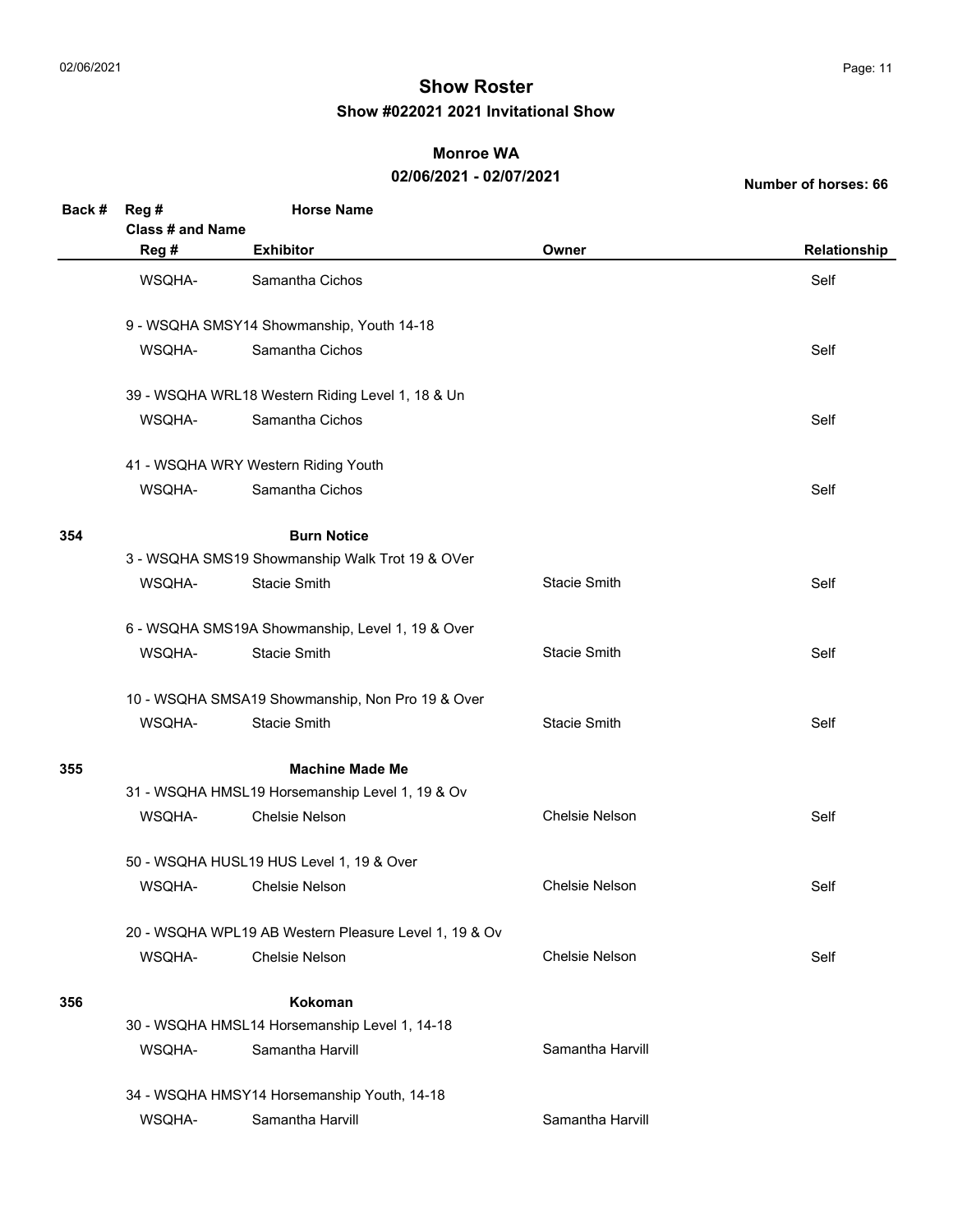#### **Monroe WA**

### **02/06/2021 - 02/07/2021**

| Back # | Reg#             | <b>Horse Name</b>                                     |                      |              |
|--------|------------------|-------------------------------------------------------|----------------------|--------------|
|        | Class # and Name |                                                       |                      |              |
|        | Reg #            | <b>Exhibitor</b>                                      | Owner                | Relationship |
|        |                  | 59 - WSQHA HSEL14 Hunt Seat Eq Level 1, 14 - 18       |                      |              |
|        | WSQHA-           | Samantha Harvill                                      | Samantha Harvill     |              |
|        |                  | 63 - WSQHA HSEY14 Hunt Seat Eq Youth, 14 - 18         |                      |              |
|        | WSQHA-           | Samantha Harvill                                      | Samantha Harvill     |              |
|        |                  | 5 - WSQHA SMS14 Showmanship, Level 1, 14 & Under      |                      |              |
|        | WSQHA-           | Samantha Harvill                                      | Samantha Harvill     |              |
|        |                  | 9 - WSQHA SMSY14 Showmanship, Youth 14-18             |                      |              |
|        | WSQHA-           | Samantha Harvill                                      | Samantha Harvill     |              |
| 357    |                  | <b>Blue Chip Loper</b>                                |                      |              |
|        |                  | 999 - WSQHA FAKE Fake Class                           |                      |              |
|        | WSQHA-           | <b>Tylor Harvill</b>                                  | <b>Tylor Harvill</b> | Self         |
| 358    |                  | <b>One Investment</b>                                 |                      |              |
|        |                  | 31 - WSQHA HMSL19 Horsemanship Level 1, 19 & Ov       |                      |              |
|        | WSQHA-           | Rachel Burrington                                     | Rachel Burrington    | Self         |
|        |                  | 32 - WSQHA HMSO3 Horsemanship Level 1, Open           |                      |              |
|        | WSQHA-           | Rachel Burrington                                     | Rachel Burrington    | Self         |
|        |                  | 28 - WSQHA HMSW19 Horsemanship W/T 19 & Over          |                      |              |
|        | WSQHA-           | Rachel Burrington                                     | Rachel Burrington    | Self         |
|        |                  | 50 - WSQHA HUSL19 HUS Level 1, 19 & Over              |                      |              |
|        | WSQHA-           | Rachel Burrington                                     | Rachel Burrington    | Self         |
|        |                  | 20 - WSQHA WPL19 AB Western Pleasure Level 1, 19 & Ov |                      |              |
|        | WSQHA-           | Rachel Burrington                                     | Rachel Burrington    | Self         |
|        |                  | 21 - WSQHA WPLO Western Pleasure Level 1, Open        |                      |              |
|        | WSQHA-           | Rachel Burrington                                     | Rachel Burrington    | Self         |
| 359    |                  | <b>Hez Simply Western</b>                             |                      |              |
|        |                  | 35 - WSQHA HMSA19 Horsemanship Non Pro 19 & Over      |                      |              |
|        | WSQHA-           | <b>April Gentry</b>                                   | <b>April Gentry</b>  | Self         |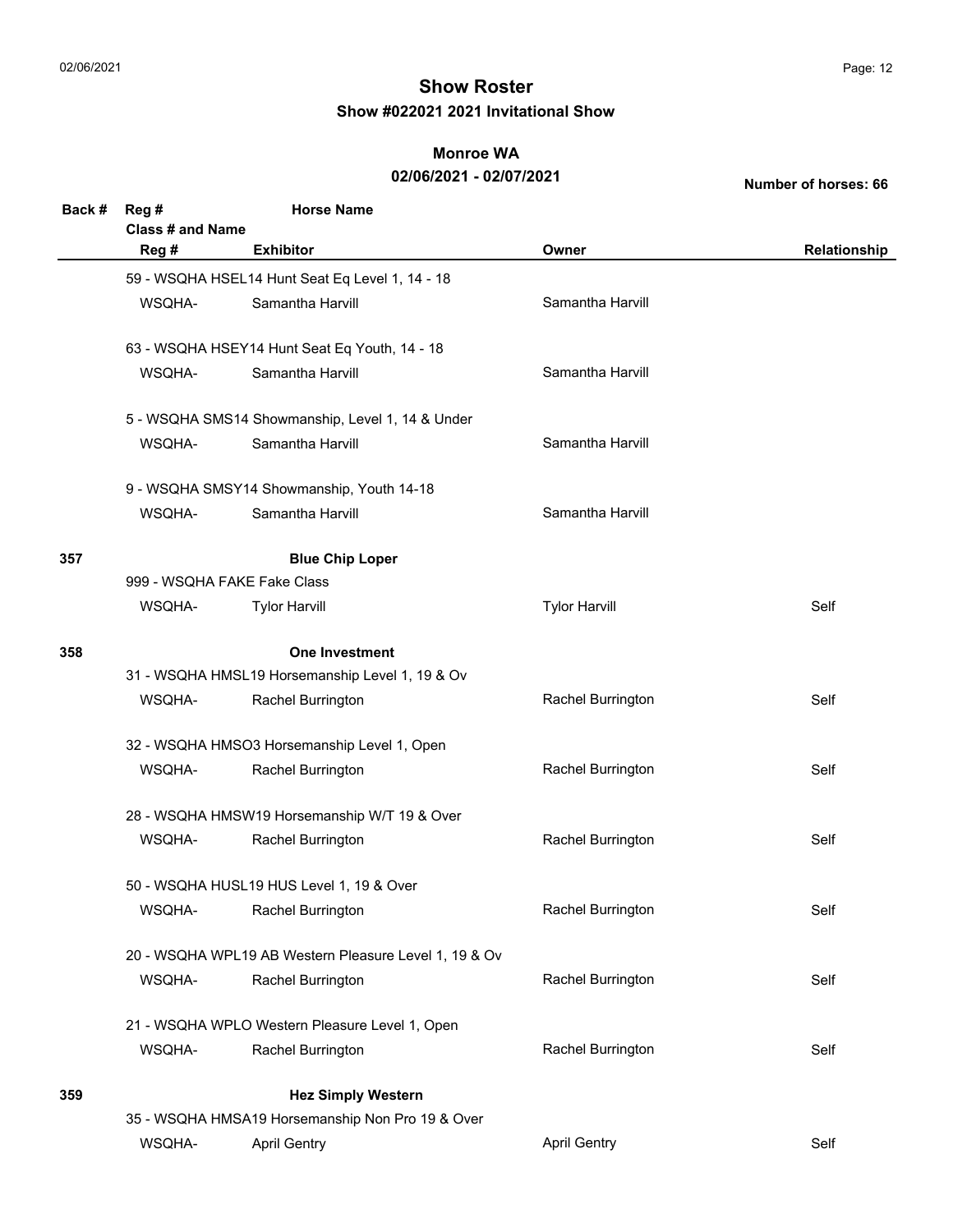### **Monroe WA**

### **02/06/2021 - 02/07/2021**

| Back # | Reg #                   | <b>Horse Name</b>                                     |                        |              |
|--------|-------------------------|-------------------------------------------------------|------------------------|--------------|
|        | <b>Class # and Name</b> |                                                       |                        |              |
|        | Reg #                   | <b>Exhibitor</b>                                      | Owner                  | Relationship |
|        |                         |                                                       |                        |              |
|        |                         | 3 - WSQHA SMS19 Showmanship Walk Trot 19 & OVer       |                        |              |
|        | WSQHA-                  | <b>April Gentry</b>                                   | <b>April Gentry</b>    | Self         |
|        |                         |                                                       |                        |              |
|        |                         | 6 - WSQHA SMS19A Showmanship, Level 1, 19 & Over      |                        |              |
|        | WSQHA-                  | <b>April Gentry</b>                                   | <b>April Gentry</b>    | Self         |
|        |                         |                                                       |                        |              |
|        |                         | 42 - WSQHA WRA19 Western Riding Level 1, 19 & Ov      |                        |              |
|        | WSQHA-                  | <b>April Gentry</b>                                   | <b>April Gentry</b>    | Self         |
|        |                         |                                                       |                        |              |
|        |                         | 38 - WSQHA WRL19 Western Riding Level 1, 19 & Over    |                        |              |
|        | WSQHA-                  | <b>April Gentry</b>                                   | <b>April Gentry</b>    | Self         |
|        |                         |                                                       |                        |              |
|        |                         | 37 - WSQHA WRLO Western Riding Level 1 Horse          |                        |              |
|        | WSQHA-                  | <b>April Gentry</b>                                   | <b>April Gentry</b>    | Self         |
|        |                         |                                                       |                        |              |
| 360    |                         | The Range Loper                                       |                        |              |
|        |                         | 20 - WSQHA WPL19 AB Western Pleasure Level 1, 19 & Ov |                        |              |
|        | WSQHA-                  | <b>April Gentry</b>                                   | <b>April Gentry</b>    | Self         |
|        |                         |                                                       |                        |              |
|        |                         | 14 - WSQHA WPO5 Western Pleasure Open                 |                        |              |
|        | WSQHA-                  | Kristy L McCann                                       | <b>April Gentry</b>    | None         |
|        |                         |                                                       |                        |              |
|        |                         | 37 - WSQHA WRLO Western Riding Level 1 Horse          |                        |              |
|        | WSQHA-                  | Kristy L McCann                                       | <b>April Gentry</b>    | None         |
|        |                         |                                                       |                        |              |
|        |                         | 40 - WSQHA WRO Western Riding Open                    |                        |              |
|        | WSQHA-                  | Kristy L McCann                                       | <b>April Gentry</b>    | None         |
|        |                         |                                                       |                        |              |
| 361    |                         | <b>Sally</b>                                          |                        |              |
|        |                         | 26 - WSQHA HMS10 Horsemanship W/T 11 & Un             |                        |              |
|        | WSQHA-                  | Anna Martin                                           | <b>Katherine Sikes</b> | None         |
|        |                         |                                                       |                        |              |
|        |                         | 1 - WSQHA SMS11 Showmanship Walk Trot 11& Under       |                        |              |
|        | WSQHA-                  | Anna Martin                                           | <b>Katherine Sikes</b> | None         |
|        |                         | 11 - WSQHA SMSOB Showmanship, Open                    |                        |              |
|        |                         | Anna Martin                                           | Katherine Sikes        | None         |
|        | WSQHA-                  |                                                       |                        |              |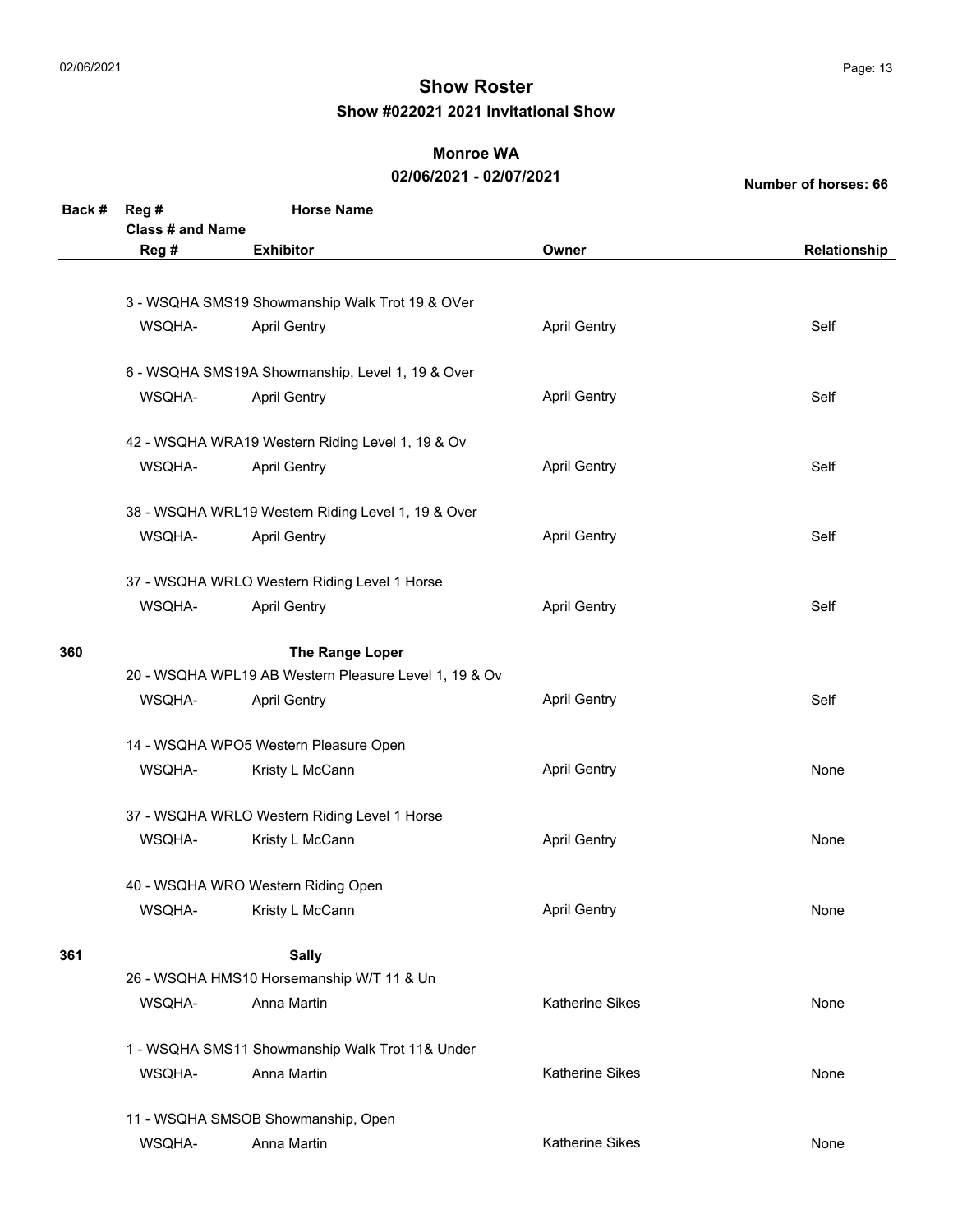#### **Monroe WA**

#### **02/06/2021 - 02/07/2021**

| Back # | Reg #<br>Class # and Name | <b>Horse Name</b>                                |                        |              |
|--------|---------------------------|--------------------------------------------------|------------------------|--------------|
|        | Reg #                     | <b>Exhibitor</b>                                 | Owner                  | Relationship |
|        |                           |                                                  |                        |              |
|        |                           | 8 - WSQHA SMSY13 Showmanship, Youth 13 & Under   |                        |              |
|        | WSQHA-                    | Anna Martin                                      | <b>Katherine Sikes</b> | None         |
|        |                           | 21 - WSQHA WPLO Western Pleasure Level 1, Open   |                        |              |
|        | WSQHA-                    | Anna Martin                                      | <b>Katherine Sikes</b> | None         |
|        |                           | 12 - WSQHA WPWJ W/T Western Pleasure Open        |                        |              |
|        | WSQHA-                    | Anna Martin                                      | <b>Katherine Sikes</b> | None         |
|        |                           | 15 - WSQHA WPWJ12 W/J Western Pleasure 11 & Un   |                        |              |
|        | WSQHA-                    | Anna Martin                                      | <b>Katherine Sikes</b> | None         |
| 362    |                           | <b>Certainly A Charlie</b>                       |                        |              |
|        |                           | 30 - WSQHA HMSL14 Horsemanship Level 1, 14-18    |                        |              |
|        | WSQHA-                    | Olive Holm                                       | Olive Holm             | Self         |
|        |                           | 32 - WSQHA HMSO3 Horsemanship Level 1, Open      |                        |              |
|        | WSQHA-                    | Olive Holm                                       | Olive Holm             | Self         |
|        |                           | 34 - WSQHA HMSY14 Horsemanship Youth, 14-18      |                        |              |
|        | WSQHA-                    | Olive Holm                                       | Olive Holm             | Self         |
|        |                           | 59 - WSQHA HSEL14 Hunt Seat Eq Level 1, 14 - 18  |                        |              |
|        | WSQHA-                    | Olive Holm                                       | Olive Holm             | Self         |
|        |                           | 61 - WSQHA HSELO Hunt Seat Eq Level 1, Open      |                        |              |
|        | WSQHA-                    | Olive Holm                                       | Olive Holm             | Self         |
|        |                           | 63 - WSQHA HSEY14 Hunt Seat Eq Youth, 14 - 18    |                        |              |
|        | WSQHA-                    | Olive Holm                                       | Olive Holm             | Self         |
|        |                           | 5 - WSQHA SMS14 Showmanship, Level 1, 14 & Under |                        |              |
|        | WSQHA-                    | Olive Holm                                       | Olive Holm             | Self         |
|        |                           | 7 - WSQHA SMSOA Showmanship, Level 1, Open       |                        |              |
|        | WSQHA-                    | Olive Holm                                       | Olive Holm             | Self         |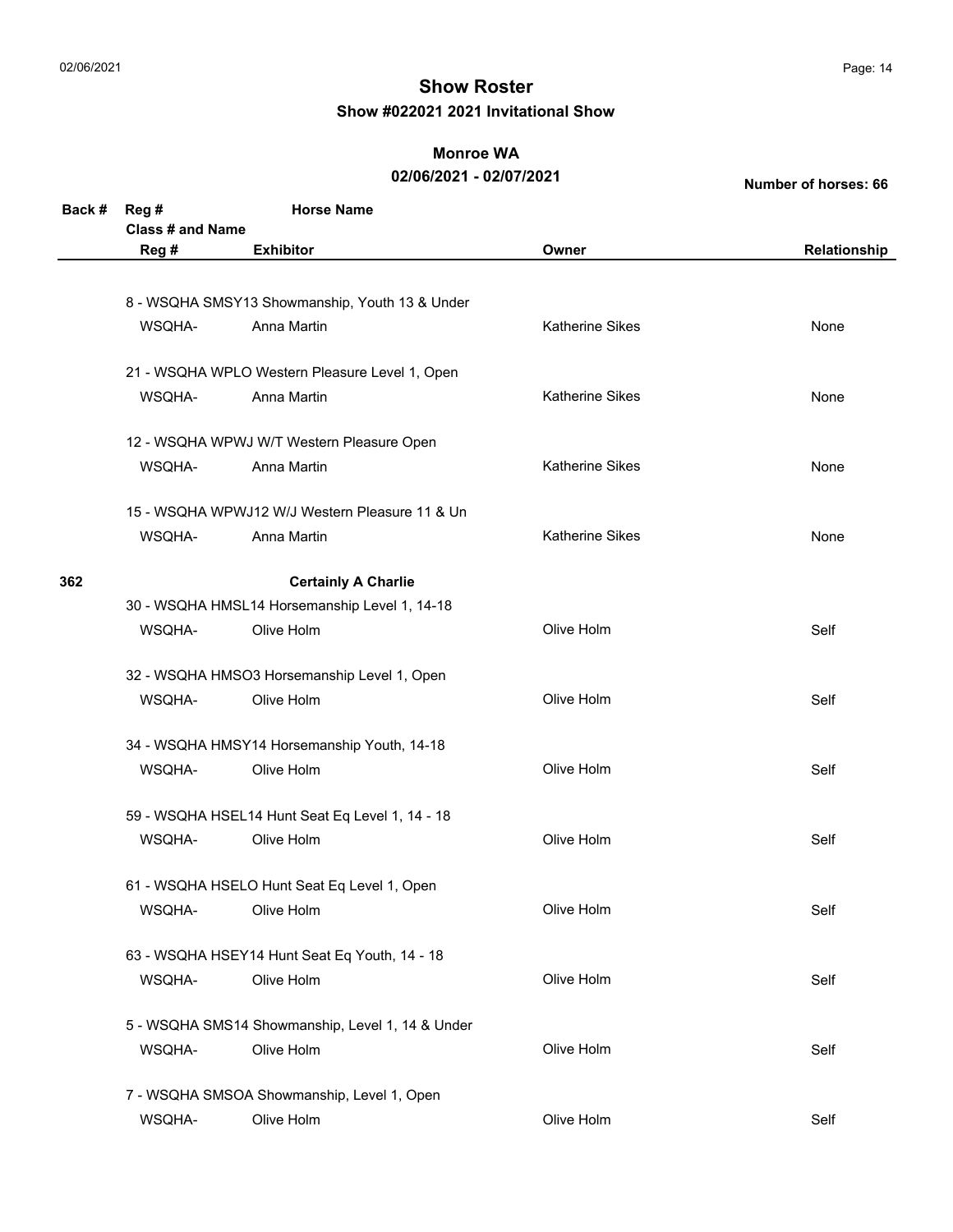### **Monroe WA**

#### **02/06/2021 - 02/07/2021**

**Number of horses: 66**

| Back # | Reg#                             | <b>Horse Name</b>                                |             |              |
|--------|----------------------------------|--------------------------------------------------|-------------|--------------|
|        | <b>Class # and Name</b><br>Reg # | <b>Exhibitor</b>                                 | Owner       | Relationship |
|        |                                  |                                                  |             |              |
|        | WSQHA-                           | 11 - WSQHA SMSOB Showmanship, Open<br>Olive Holm | Olive Holm  | Self         |
|        |                                  |                                                  |             |              |
|        |                                  | 9 - WSQHA SMSY14 Showmanship, Youth 14-18        |             |              |
|        | WSQHA-                           | Olive Holm                                       | Olive Holm  | Self         |
|        |                                  | 19 - WSQHA WPL14 Western Pleasure Level 1, 14-18 |             |              |
|        | WSQHA-                           | Olive Holm                                       | Olive Holm  | Self         |
|        |                                  | 21 - WSQHA WPLO Western Pleasure Level 1, Open   |             |              |
|        | WSQHA-                           | Olive Holm                                       | Olive Holm  | Self         |
|        |                                  | 25 - WSQHA WPO4 Western Pleasure Open            |             |              |
|        | WSQHA-                           | Olive Holm                                       | Olive Holm  | Self         |
|        |                                  | 14 - WSQHA WPO5 Western Pleasure Open            |             |              |
|        | WSQHA-                           | Katherine Sikes                                  | Olive Holm  | None         |
|        |                                  | 23 - WSQHA WPY14 Western Pleasure Youth 14-18    |             |              |
|        | WSQHA-                           | Olive Holm                                       | Olive Holm  | Self         |
|        |                                  | 39 - WSQHA WRL18 Western Riding Level 1, 18 & Un |             |              |
|        | WSQHA-                           | Olive Holm                                       | Olive Holm  | Self         |
|        |                                  | 40 - WSQHA WRO Western Riding Open               |             |              |
|        | WSQHA-                           | <b>Katherine Sikes</b>                           | Olive Holm  | None         |
|        |                                  | 41 - WSQHA WRY Western Riding Youth              |             |              |
|        | WSQHA-                           | Olive Holm                                       | Olive Holm  | Self         |
| 363    |                                  | <b>Lil Red Loper</b>                             |             |              |
|        |                                  | 26 - WSQHA HMS10 Horsemanship W/T 11 & Un        |             |              |
|        | WSQHA-                           | Gabriella Walior                                 | Alea Walior | Child        |
|        |                                  | 1 - WSQHA SMS11 Showmanship Walk Trot 11& Under  |             |              |
|        | WSQHA-                           | Gabriella Walior                                 | Alea Walior | Child        |

11 - WSQHA SMSOB Showmanship, Open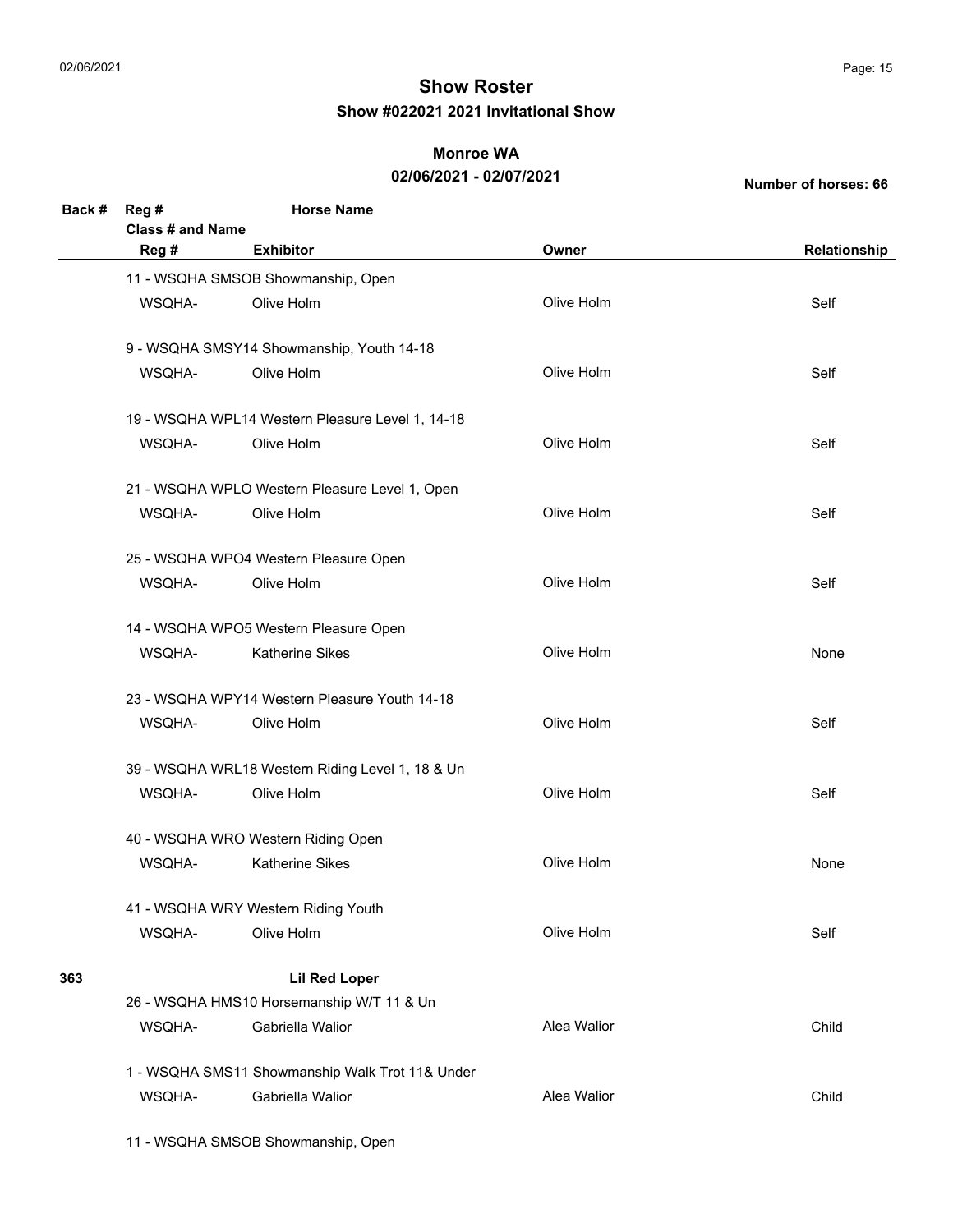### **Monroe WA**

### **02/06/2021 - 02/07/2021**

| Back # | Reg #            | <b>Horse Name</b>                                     |                           |              |
|--------|------------------|-------------------------------------------------------|---------------------------|--------------|
|        | Class # and Name |                                                       |                           |              |
|        | Reg #            | <b>Exhibitor</b>                                      | Owner                     | Relationship |
|        | WSQHA-           | Gabriella Walior                                      | Alea Walior               | Child        |
|        |                  | 8 - WSQHA SMSY13 Showmanship, Youth 13 & Under        |                           |              |
|        | WSQHA-           | Gabriella Walior                                      | Alea Walior               | Child        |
|        |                  | 15 - WSQHA WPWJ12 W/J Western Pleasure 11 & Un        |                           |              |
|        | WSQHA-           | Gabriella Walior                                      | Alea Walior               | Child        |
| 364    |                  | <b>Diversa Diamond</b>                                |                           |              |
|        |                  | 31 - WSQHA HMSL19 Horsemanship Level 1, 19 & Ov       |                           |              |
|        | WSQHA-           | McKenna Kohls                                         | Payton Kohls              | Self         |
|        |                  | 6 - WSQHA SMS19A Showmanship, Level 1, 19 & Over      |                           |              |
|        | WSQHA-           | McKenna Kohls                                         | Payton Kohls              | Self         |
|        |                  | 20 - WSQHA WPL19 AB Western Pleasure Level 1, 19 & Ov |                           |              |
|        | WSQHA-           | McKenna Kohls                                         | Payton Kohls              | Self         |
| 365    |                  | <b>JDG Pee Tee Cruiser</b>                            |                           |              |
|        |                  | 31 - WSQHA HMSL19 Horsemanship Level 1, 19 & Ov       |                           |              |
|        | WSQHA-           | McKenna Kohls                                         | McKenna Kohls             | Self         |
|        |                  | 60 - WSQHA HSEL19 Hunt Seat Eq Level 1, 19 & Over     |                           |              |
|        | WSQHA-           | McKenna Kohls                                         | McKenna Kohls             | Self         |
|        |                  | 50 - WSQHA HUSL19 HUS Level 1, 19 & Over              |                           |              |
|        | WSQHA-           | Payton Kohls                                          | McKenna Kohls             | Child        |
| 366    |                  | <b>Cheddar Bomb</b>                                   |                           |              |
|        |                  | 25 - WSQHA WPO4 Western Pleasure Open                 |                           |              |
|        | WSQHA-           | Kristy L McCann                                       | Candice/Seebach Cory Hall | None         |
|        |                  | 14 - WSQHA WPO5 Western Pleasure Open                 |                           |              |
|        | WSQHA-           | Kristy L McCann                                       | Candice/Seebach Cory Hall | None         |
|        |                  | 37 - WSQHA WRLO Western Riding Level 1 Horse          |                           |              |
|        | WSQHA-           | Kristy L McCann                                       | Candice/Seebach Cory Hall | None         |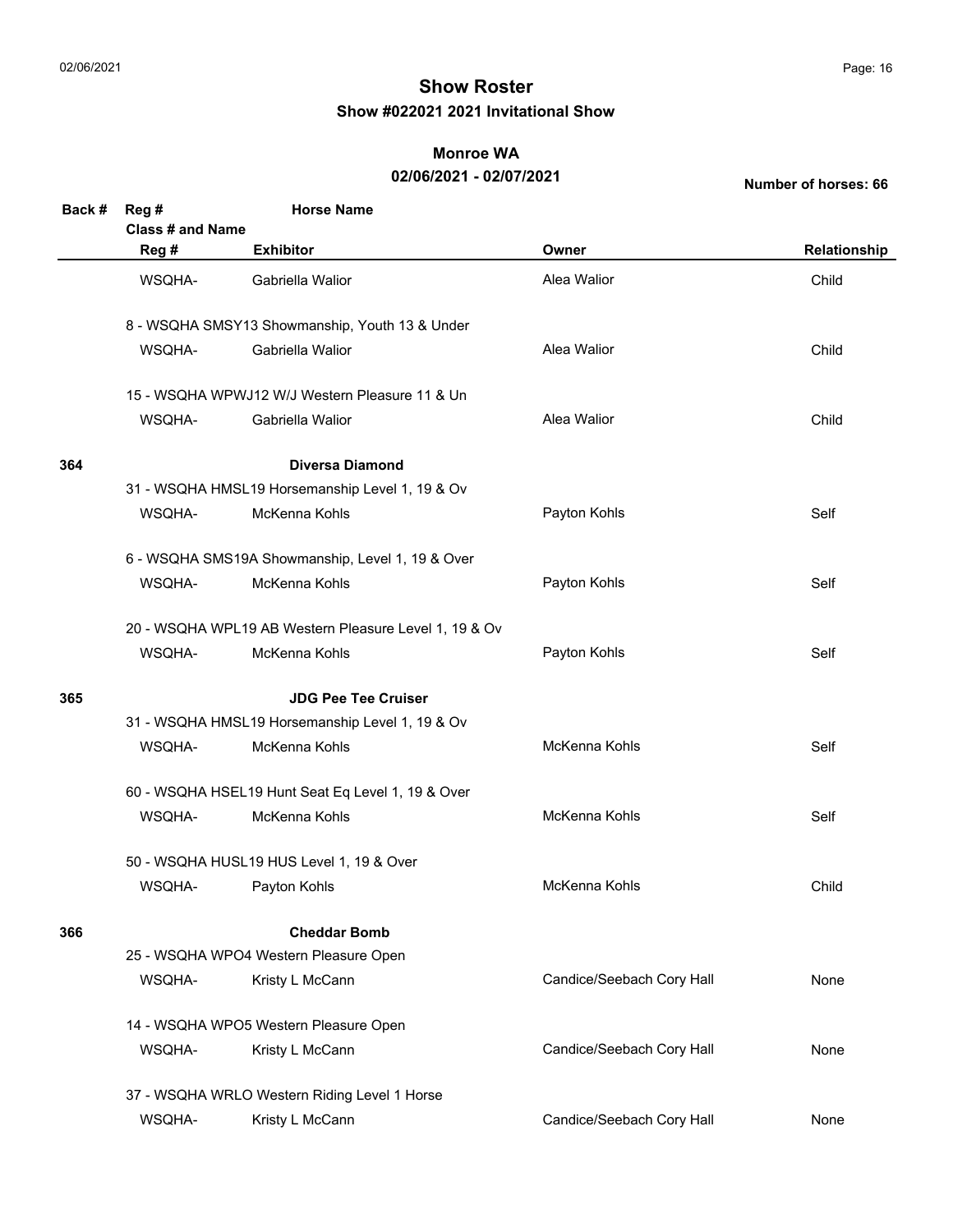### **Monroe WA**

#### **02/06/2021 - 02/07/2021**

| Back # | Reg #                   | <b>Horse Name</b>                                |                           |              |
|--------|-------------------------|--------------------------------------------------|---------------------------|--------------|
|        | <b>Class # and Name</b> |                                                  |                           |              |
|        | Reg #                   | <b>Exhibitor</b>                                 | Owner                     | Relationship |
|        |                         | 40 - WSQHA WRO Western Riding Open               |                           |              |
|        | WSQHA-                  | Kristy L McCann                                  | Candice/Seebach Cory Hall | None         |
| 367    |                         | <b>Touched By A Miracle</b>                      |                           |              |
|        |                         | 31 - WSQHA HMSL19 Horsemanship Level 1, 19 & Ov  |                           |              |
|        | WSQHA-                  | Kamie Mcdowell                                   | Kamie Mcdowell            | Self         |
|        |                         | 28 - WSQHA HMSW19 Horsemanship W/T 19 & Over     |                           |              |
|        | WSQHA-                  | Kamie Mcdowell                                   | Kamie Mcdowell            | Self         |
|        |                         | 3 - WSQHA SMS19 Showmanship Walk Trot 19 & OVer  |                           |              |
|        | WSQHA-                  | Kamie Mcdowell                                   | Kamie Mcdowell            | Self         |
|        |                         | 6 - WSQHA SMS19A Showmanship, Level 1, 19 & Over |                           |              |
|        | WSQHA-                  | Kamie Mcdowell                                   | Kamie Mcdowell            | Self         |
|        |                         | 7 - WSQHA SMSOA Showmanship, Level 1, Open       |                           |              |
|        | WSQHA-                  | Kamie Mcdowell                                   | Kamie Mcdowell            | Self         |
|        |                         | 17 - WSQHA WPWJ19 Western Pleasure W/T 19 & Over |                           |              |
|        | WSQHA-                  | Kamie Mcdowell                                   | Kamie Mcdowell            | Self         |
| 368    |                         | <b>Gold And Elegant</b>                          |                           |              |
|        |                         | 26 - WSQHA HMS10 Horsemanship W/T 11 & Un        |                           |              |
|        | WSQHA-                  | Rose Amala                                       | Rose Amala                | Self         |
|        |                         | 55 - WSQHA HSEW11 Hunt Seat Eq W/T, 11 & Under   |                           |              |
|        | WSQHA-                  | Rose Amala                                       | Rose Amala                | Self         |
|        |                         | 45 - WSQHA HUSW11 HUS Walk Trot 11 & Under       |                           |              |
|        | WSQHA-                  | Rose Amala                                       | Rose Amala                | Self         |
|        |                         | 1 - WSQHA SMS11 Showmanship Walk Trot 11& Under  |                           |              |
|        | WSQHA-                  | Rose Amala                                       | Rose Amala                | Self         |
|        |                         | 15 - WSQHA WPWJ12 W/J Western Pleasure 11 & Un   |                           |              |
|        | WSQHA-                  | Rose Amala                                       | Rose Amala                | Self         |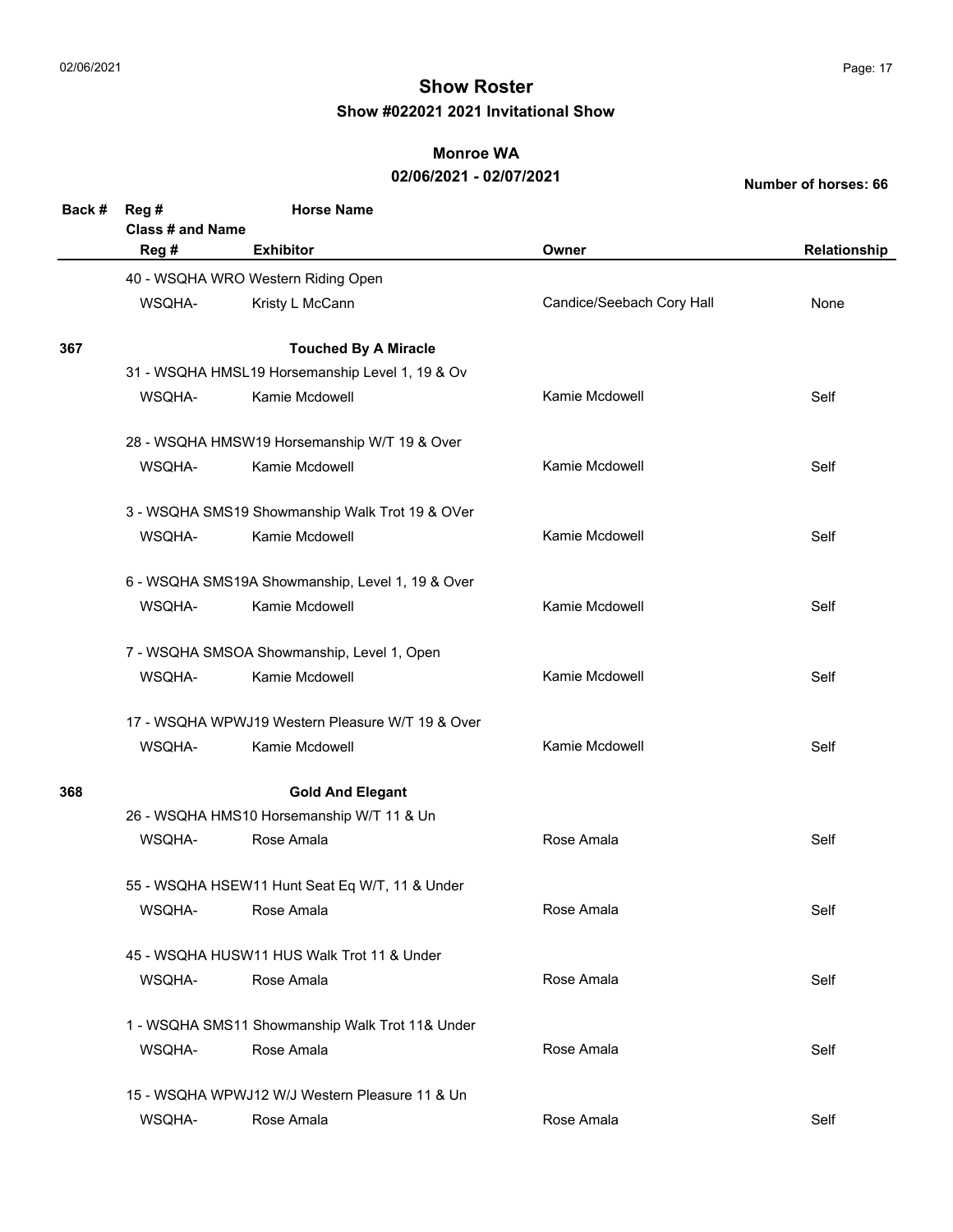### **Monroe WA**

### **02/06/2021 - 02/07/2021**

| Back # | Reg#<br>Class # and Name                  | <b>Horse Name</b>                                |                        |              |  |  |
|--------|-------------------------------------------|--------------------------------------------------|------------------------|--------------|--|--|
|        | Reg #                                     | <b>Exhibitor</b>                                 | Owner                  | Relationship |  |  |
| 369    |                                           | <b>Krymsun Kid</b>                               |                        |              |  |  |
|        |                                           | 28 - WSQHA HMSW19 Horsemanship W/T 19 & Over     |                        |              |  |  |
|        | WSQHA-                                    | Jill Galiotto                                    | Jill Galiotto          | Self         |  |  |
|        |                                           | 3 - WSQHA SMS19 Showmanship Walk Trot 19 & OVer  |                        |              |  |  |
|        | WSQHA-                                    | Jill Galiotto                                    | Jill Galiotto          | Self         |  |  |
|        |                                           | 10 - WSQHA SMSA19 Showmanship, Non Pro 19 & Over |                        |              |  |  |
|        | WSQHA-                                    | Jill Galiotto                                    | Jill Galiotto          | Self         |  |  |
|        |                                           | 11 - WSQHA SMSOB Showmanship, Open               |                        |              |  |  |
|        | WSQHA-                                    | Jill Galiotto                                    | Jill Galiotto          | Self         |  |  |
|        | 12 - WSQHA WPWJ W/T Western Pleasure Open |                                                  |                        |              |  |  |
|        | WSQHA-                                    | Jill Galiotto                                    | Jill Galiotto          | Self         |  |  |
|        |                                           | 17 - WSQHA WPWJ19 Western Pleasure W/T 19 & Over |                        |              |  |  |
|        | WSQHA-                                    | Jill Galiotto                                    | Jill Galiotto          | Self         |  |  |
| 371    |                                           | <b>Rx Blondys Voodoo</b>                         |                        |              |  |  |
|        |                                           | 26 - WSQHA HMS10 Horsemanship W/T 11 & Un        |                        |              |  |  |
|        | WSQHA-                                    | Shiloh Harbison                                  | Summer Harbison        |              |  |  |
|        |                                           | 55 - WSQHA HSEW11 Hunt Seat Eq W/T, 11 & Under   |                        |              |  |  |
|        | WSQHA-                                    | Shiloh Harbison                                  | Summer Harbison        |              |  |  |
|        |                                           | 45 - WSQHA HUSW11 HUS Walk Trot 11 & Under       |                        |              |  |  |
|        | WSQHA-                                    | Shiloh Harbison                                  | <b>Summer Harbison</b> |              |  |  |
|        |                                           | 1 - WSQHA SMS11 Showmanship Walk Trot 11& Under  |                        |              |  |  |
|        | WSQHA-                                    | Shiloh Harbison                                  | <b>Summer Harbison</b> |              |  |  |
|        |                                           | 15 - WSQHA WPWJ12 W/J Western Pleasure 11 & Un   |                        |              |  |  |
|        | WSQHA-                                    | Shiloh Harbison                                  | <b>Summer Harbison</b> |              |  |  |
| 372    |                                           | <b>Born Blazin Hot</b>                           |                        |              |  |  |
|        |                                           | 30 - WSQHA HMSL14 Horsemanship Level 1, 14-18    |                        |              |  |  |
|        | WSQHA-                                    | Jenna Chiarella                                  | Jenna Chiarella        | Self         |  |  |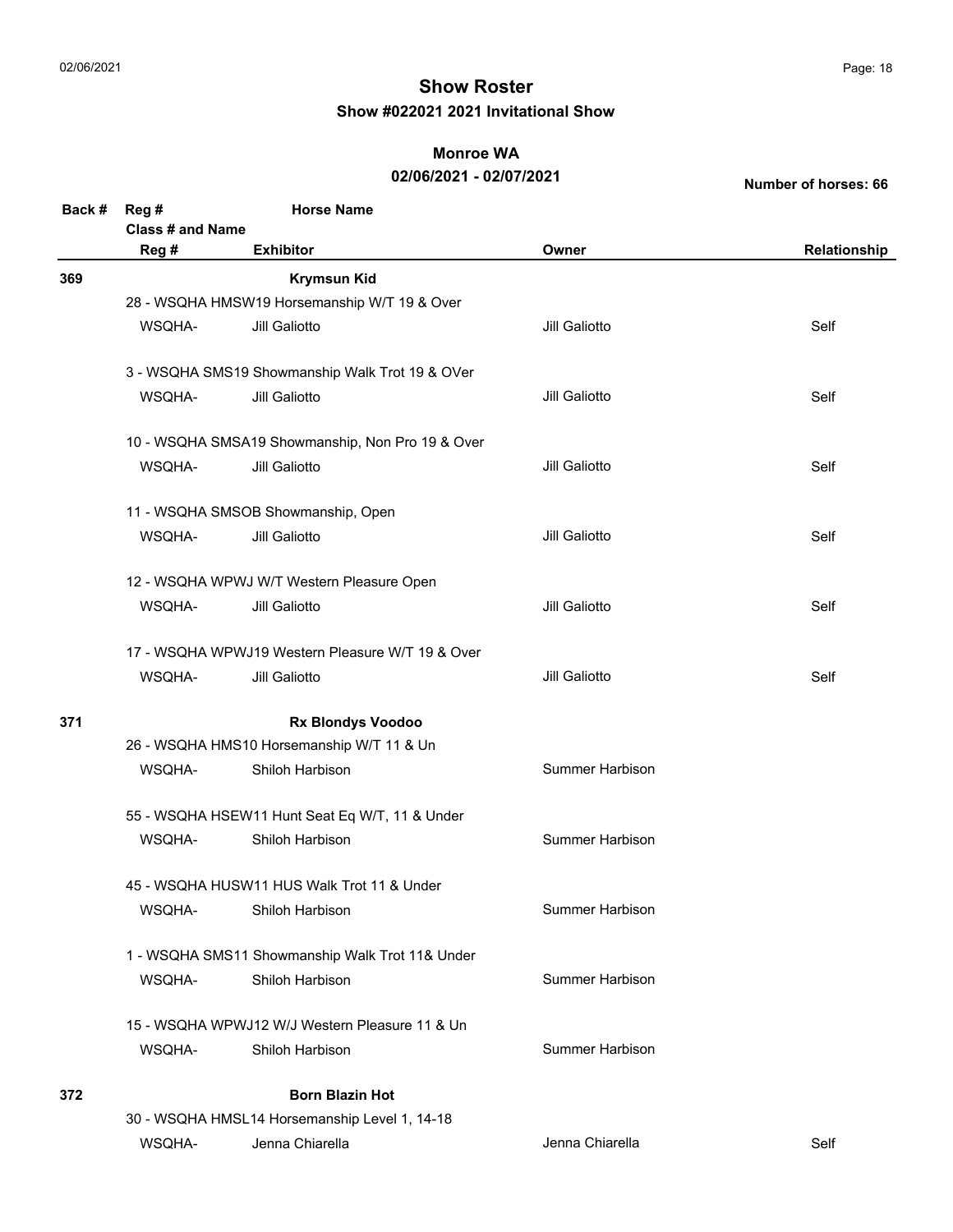### **Monroe WA**

#### **02/06/2021 - 02/07/2021**

| Back # | Reg#                    | <b>Horse Name</b>                                |                 |              |
|--------|-------------------------|--------------------------------------------------|-----------------|--------------|
|        | <b>Class # and Name</b> |                                                  |                 |              |
|        | Reg #                   | <b>Exhibitor</b>                                 | Owner           | Relationship |
|        |                         |                                                  |                 |              |
|        |                         | 34 - WSQHA HMSY14 Horsemanship Youth, 14-18      |                 |              |
|        | WSQHA-                  | Jenna Chiarella                                  | Jenna Chiarella | Self         |
|        |                         | 59 - WSQHA HSEL14 Hunt Seat Eq Level 1, 14 - 18  |                 |              |
|        | WSQHA-                  | Jenna Chiarella                                  | Jenna Chiarella | Self         |
|        |                         | 63 - WSQHA HSEY14 Hunt Seat Eq Youth, 14 - 18    |                 |              |
|        | WSQHA-                  | Jenna Chiarella                                  | Jenna Chiarella | Self         |
|        |                         | 49 - WSQHA HUSL14 HUS Level 1, 14 - 18           |                 |              |
|        | WSQHA-                  | Jenna Chiarella                                  | Jenna Chiarella | Self         |
|        |                         | 53 - WSQHA HUSY14 HUS Youth, 14 - 18             |                 |              |
|        | WSQHA-                  | Jenna Chiarella                                  | Jenna Chiarella | Self         |
|        |                         | 5 - WSQHA SMS14 Showmanship, Level 1, 14 & Under |                 |              |
|        | WSQHA-                  | Jenna Chiarella                                  | Jenna Chiarella | Self         |
|        |                         | 7 - WSQHA SMSOA Showmanship, Level 1, Open       |                 |              |
|        | WSQHA-                  | Jenna Chiarella                                  | Jenna Chiarella | Self         |
|        |                         | 11 - WSQHA SMSOB Showmanship, Open               |                 |              |
|        | WSQHA-                  | Jenna Chiarella                                  | Jenna Chiarella | Self         |
|        |                         | 9 - WSQHA SMSY14 Showmanship, Youth 14-18        |                 |              |
|        | WSQHA-                  | Jenna Chiarella                                  | Jenna Chiarella | Self         |
|        |                         | 19 - WSQHA WPL14 Western Pleasure Level 1, 14-18 |                 |              |
|        | WSQHA-                  | Jenna Chiarella                                  | Jenna Chiarella | Self         |
|        |                         | 23 - WSQHA WPY14 Western Pleasure Youth 14-18    |                 |              |
|        | WSQHA-                  | Jenna Chiarella                                  | Jenna Chiarella | Self         |
|        |                         | 41 - WSQHA WRY Western Riding Youth              |                 |              |
|        | WSQHA-                  | Jenna Chiarella                                  | Jenna Chiarella | Self         |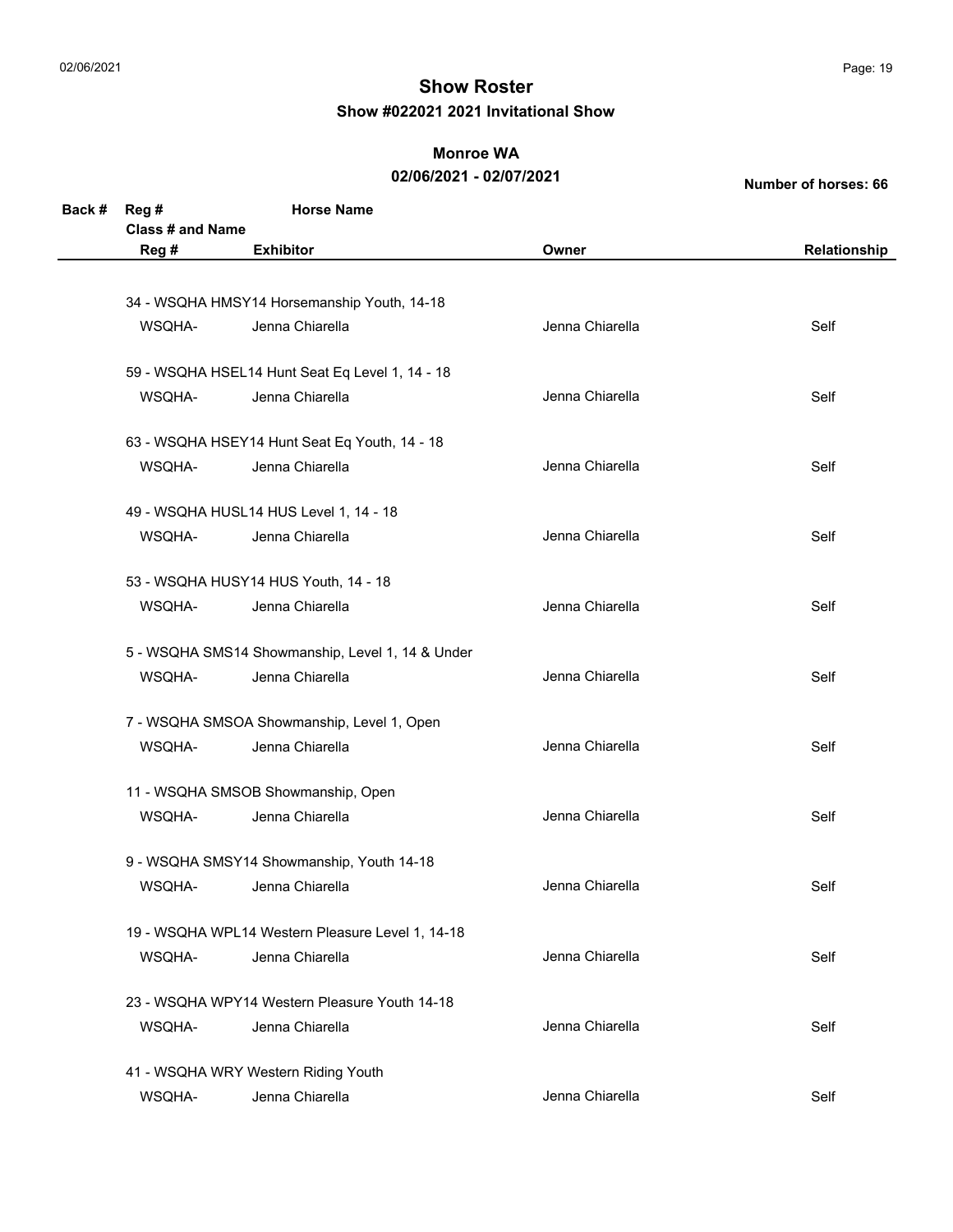### **Monroe WA**

### **02/06/2021 - 02/07/2021**

| Back # | Reg #<br>Class # and Name                  | <b>Horse Name</b>                                 |                   |              |
|--------|--------------------------------------------|---------------------------------------------------|-------------------|--------------|
|        | Reg #                                      | <b>Exhibitor</b>                                  | Owner             | Relationship |
| 373    |                                            | <b>Hp Best Of Lazy</b>                            |                   |              |
|        |                                            | 27 - WSQHA HMS13 Horsemanship W/T 12-18           |                   |              |
|        | WSQHA-                                     | Payten Jorgensen                                  | Karen Ochsner     | None         |
|        |                                            | 29 - WSQHA HMSL13 Horsemanship Level 1, 13 & Un   |                   |              |
|        | WSQHA-                                     | Payten Jorgensen                                  | Karen Ochsner     | None         |
|        |                                            | 33 - WSQHA HMSY13 Horsemanship Youth, 13 & Un     |                   |              |
|        | WSQHA-                                     | Payten Jorgensen                                  | Karen Ochsner     | None         |
|        |                                            | 18 - WSQHA WPL13 Western Pleasure Level 1 13 & Un |                   |              |
|        | WSQHA-                                     | Payten Jorgensen                                  | Karen Ochsner     | None         |
|        |                                            | 16 - WSQHA WPWJ13 Western Pleasure W/T 12 - 18    |                   |              |
|        | WSQHA-                                     | Payten Jorgensen                                  | Karen Ochsner     | None         |
|        |                                            | 22 - WSQHA WPY13 Western Pleasure Youth, 13 & Un  |                   |              |
|        | WSQHA-                                     | Payten Jorgensen                                  | Karen Ochsner     | None         |
| 374    |                                            | <b>Fairly Flashy</b>                              |                   |              |
|        |                                            | 26 - WSQHA HMS10 Horsemanship W/T 11 & Un         |                   |              |
|        | WSQHA-                                     | Hannah Aron                                       | Sarah Aron        | Family       |
|        |                                            | 55 - WSQHA HSEW11 Hunt Seat Eq W/T, 11 & Under    |                   |              |
|        | WSQHA-                                     | Hannah Aron                                       | Sarah Aron        | Family       |
|        | 45 - WSQHA HUSW11 HUS Walk Trot 11 & Under |                                                   |                   |              |
|        | WSQHA-                                     | Hannah Aron                                       | Sarah Aron        | Family       |
|        |                                            | 1 - WSQHA SMS11 Showmanship Walk Trot 11& Under   |                   |              |
|        | WSQHA-                                     | Hannah Aron                                       | Sarah Aron        | Family       |
|        |                                            | 15 - WSQHA WPWJ12 W/J Western Pleasure 11 & Un    |                   |              |
|        | WSQHA-                                     | Hannah Aron                                       | Sarah Aron        | Family       |
| 375    |                                            | <b>Who Fired The Made</b>                         |                   |              |
|        |                                            | 999 - WSQHA FAKE Fake Class                       |                   |              |
|        | WSQHA-                                     | Crysta L Kellar                                   | Crysta L Lombardi | Self         |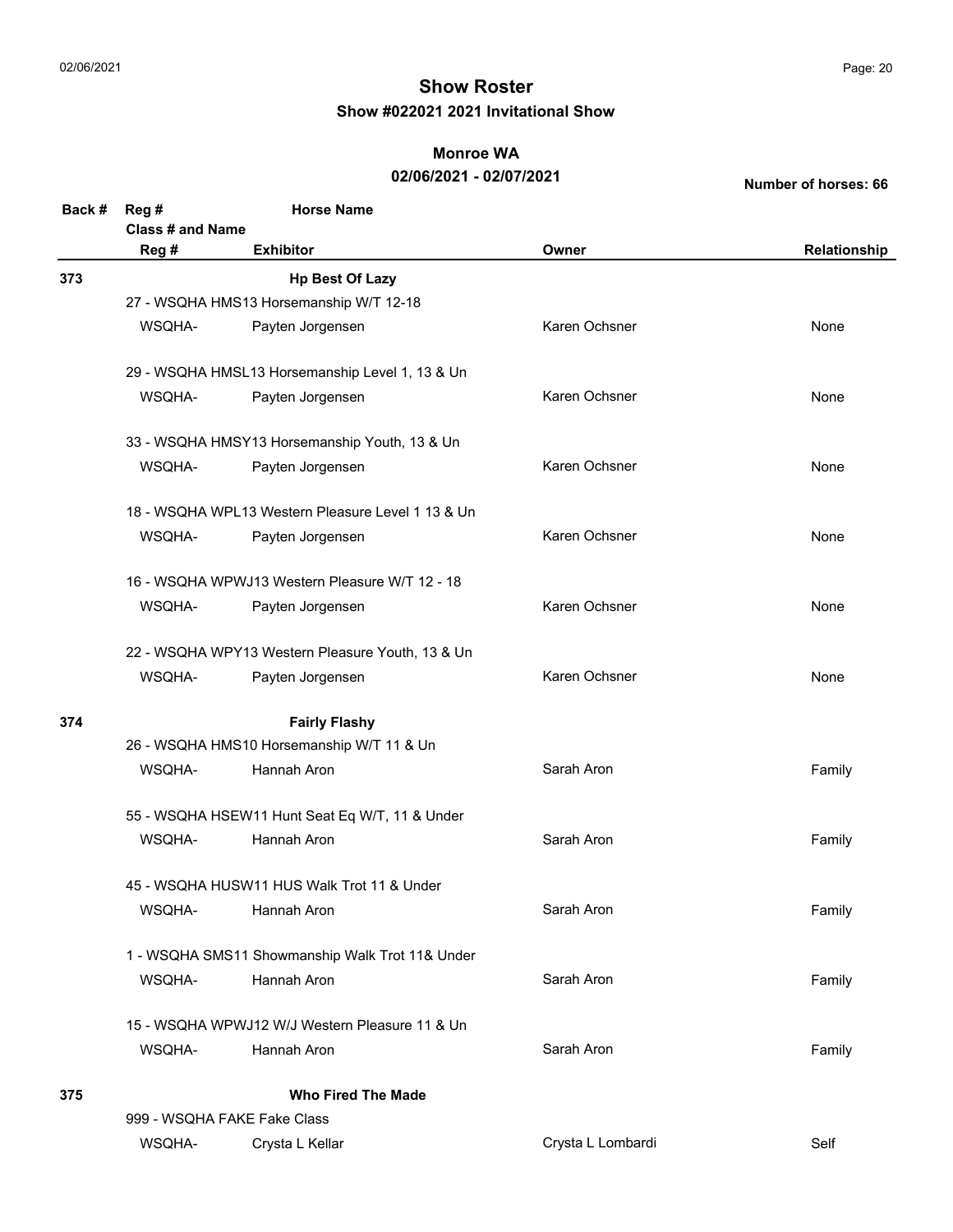### **Monroe WA**

#### **02/06/2021 - 02/07/2021**

| Back # | Reg#<br><b>Class # and Name</b>       | <b>Horse Name</b>                                     |                  |              |  |
|--------|---------------------------------------|-------------------------------------------------------|------------------|--------------|--|
|        | Reg #                                 | <b>Exhibitor</b>                                      | Owner            | Relationship |  |
|        |                                       |                                                       |                  |              |  |
| 376    |                                       | <b>Poison Rain</b>                                    |                  |              |  |
|        |                                       | 35 - WSQHA HMSA19 Horsemanship Non Pro 19 & Over      |                  |              |  |
|        | WSQHA-                                | Cindy L Nakahara                                      | Cindy L Nakahara | Self         |  |
|        |                                       | 31 - WSQHA HMSL19 Horsemanship Level 1, 19 & Ov       |                  |              |  |
|        | WSQHA-                                | Cindy L Nakahara                                      | Cindy L Nakahara | Self         |  |
|        |                                       | 32 - WSQHA HMSO3 Horsemanship Level 1, Open           |                  |              |  |
|        | WSQHA-                                | Cindy L Nakahara                                      | Cindy L Nakahara | Self         |  |
|        |                                       | 36 - WSQHA HMSO4 Horsemanship, Open                   |                  |              |  |
|        | WSQHA-                                | Cindy L Nakahara                                      | Cindy L Nakahara | Self         |  |
|        |                                       | 10 - WSQHA SMSA19 Showmanship, Non Pro 19 & Over      |                  |              |  |
|        | WSQHA-                                | Cindy L Nakahara                                      | Cindy L Nakahara | Self         |  |
|        |                                       | 11 - WSQHA SMSOB Showmanship, Open                    |                  |              |  |
|        | WSQHA-                                | Cindy L Nakahara                                      | Cindy L Nakahara | Self         |  |
|        |                                       | 24 - WSQHA WPA19 Western Pleasure Non Pro 19 & Over   |                  |              |  |
|        | WSQHA-                                | Cindy L Nakahara                                      | Cindy L Nakahara | Self         |  |
|        |                                       | 20 - WSQHA WPL19 AB Western Pleasure Level 1, 19 & Ov |                  |              |  |
|        | WSQHA-                                | Cindy L Nakahara                                      | Cindy L Nakahara | Self         |  |
|        | 25 - WSQHA WPO4 Western Pleasure Open |                                                       |                  |              |  |
|        | WSQHA-                                | Cindy L Nakahara                                      | Cindy L Nakahara | Self         |  |
|        |                                       | 17 - WSQHA WPWJ19 Western Pleasure W/T 19 & Over      |                  |              |  |
|        | WSQHA-                                | Cindy L Nakahara                                      | Cindy L Nakahara | Self         |  |
| 377    |                                       | <b>Iron Mann</b>                                      |                  |              |  |
|        |                                       | 31 - WSQHA HMSL19 Horsemanship Level 1, 19 & Ov       |                  |              |  |
|        | WSQHA-                                | Dawn Jones                                            | Dawn Jones       | Self         |  |
|        |                                       | 32 - WSQHA HMSO3 Horsemanship Level 1, Open           |                  |              |  |
|        | WSQHA-                                | Dawn Jones                                            | Dawn Jones       | Self         |  |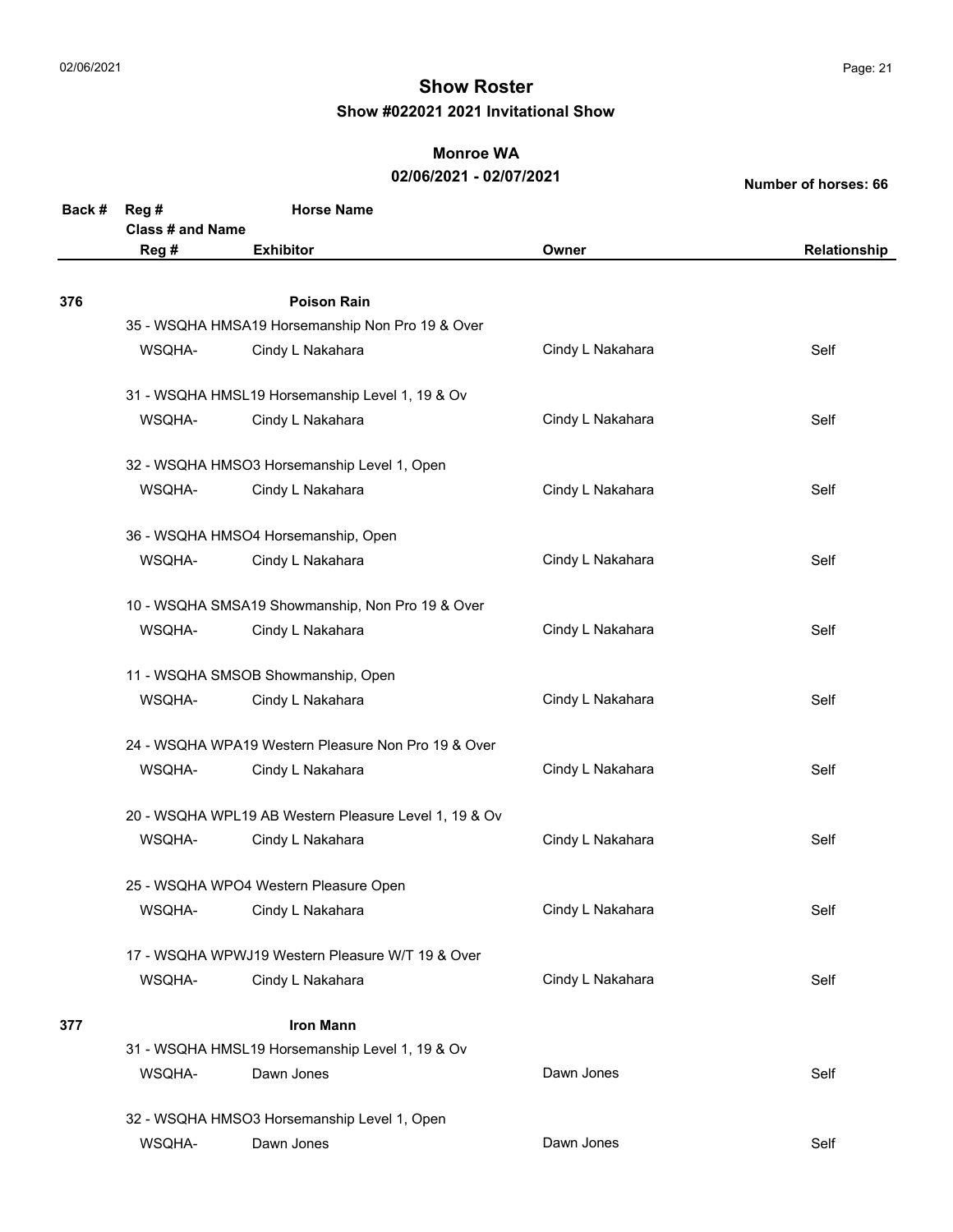#### **Monroe WA**

#### **02/06/2021 - 02/07/2021**

| Back # | Reg #                   | <b>Horse Name</b>                                     |                    |              |
|--------|-------------------------|-------------------------------------------------------|--------------------|--------------|
|        | <b>Class # and Name</b> |                                                       |                    |              |
|        | Reg #                   | <b>Exhibitor</b>                                      | Owner              | Relationship |
|        |                         |                                                       |                    |              |
|        |                         | 24 - WSQHA WPA19 Western Pleasure Non Pro 19 & Over   |                    |              |
|        | WSQHA-                  | Dawn Jones                                            | Dawn Jones         | Self         |
|        |                         | 20 - WSQHA WPL19 AB Western Pleasure Level 1, 19 & Ov |                    |              |
|        | WSQHA-                  | Dawn Jones                                            | Dawn Jones         | Self         |
|        |                         | 21 - WSQHA WPLO Western Pleasure Level 1, Open        |                    |              |
|        | WSQHA-                  | Dawn Jones                                            | Dawn Jones         | Self         |
| 378    |                         | <b>Blonde Barbee</b>                                  |                    |              |
|        |                         | 26 - WSQHA HMS10 Horsemanship W/T 11 & Un             |                    |              |
|        | WSQHA-                  | <b>Emma Andrews</b>                                   | Anya Leland        | Child        |
|        |                         |                                                       |                    |              |
|        |                         | 55 - WSQHA HSEW11 Hunt Seat Eq W/T, 11 & Under        |                    |              |
|        | WSQHA-                  | Emma Andrews                                          | Anya Leland        | Child        |
|        |                         | 45 - WSQHA HUSW11 HUS Walk Trot 11 & Under            |                    |              |
|        | WSQHA-                  | <b>Emma Andrews</b>                                   | Anya Leland        | Child        |
|        |                         | 1 - WSQHA SMS11 Showmanship Walk Trot 11& Under       |                    |              |
|        | WSQHA-                  | <b>Emma Andrews</b>                                   | Anya Leland        | Child        |
|        |                         | 6 - WSQHA SMS19A Showmanship, Level 1, 19 & Over      |                    |              |
|        |                         |                                                       |                    |              |
|        | WSQHA-                  | Emma Andrews                                          | Anya Leland        | Child        |
|        |                         | 7 - WSQHA SMSOA Showmanship, Level 1, Open            |                    |              |
|        | WSQHA-                  | <b>Emma Andrews</b>                                   | Anya Leland        | Child        |
|        |                         | 15 - WSQHA WPWJ12 W/J Western Pleasure 11 & Un        |                    |              |
|        | WSQHA-                  | Emma Andrews                                          | Anya Leland        | Child        |
| 379    |                         | <b>Ziggy</b>                                          |                    |              |
|        |                         | 65 - WSQHA EQO Equitation, Open                       |                    |              |
|        | WSQHA-                  | <b>Carmen Ross</b>                                    | <b>Carmen Ross</b> | Self         |
|        |                         | 26 - WSQHA HMS10 Horsemanship W/T 11 & Un             |                    |              |
|        | WSQHA-                  | Carmen Ross                                           | Carmen Ross        | Self         |
|        |                         |                                                       |                    |              |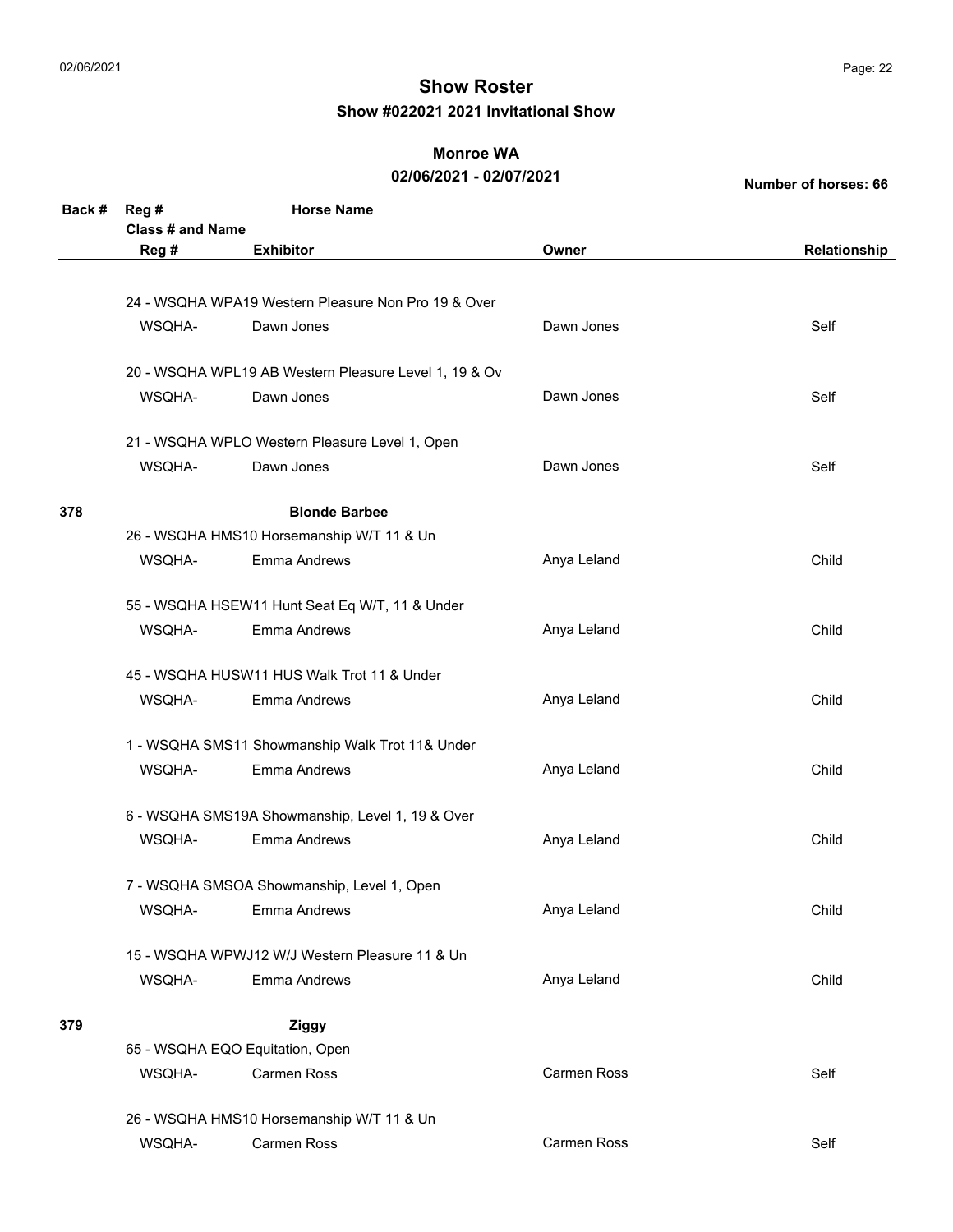### **Monroe WA**

#### **02/06/2021 - 02/07/2021**

| Back # | Reg #                                            | <b>Horse Name</b>                                   |                    |              |  |
|--------|--------------------------------------------------|-----------------------------------------------------|--------------------|--------------|--|
|        | <b>Class # and Name</b>                          |                                                     |                    |              |  |
|        | Reg #                                            | <b>Exhibitor</b>                                    | Owner              | Relationship |  |
|        |                                                  | 33 - WSQHA HMSY13 Horsemanship Youth, 13 & Un       |                    |              |  |
|        | WSQHA-                                           | Carmen Ross                                         | <b>Carmen Ross</b> | Self         |  |
|        |                                                  |                                                     |                    |              |  |
|        |                                                  | 62 - WSQHA HSEY13 Hunt Seat Eq Youth, 13 & Under    |                    |              |  |
|        | WSQHA-                                           | <b>Carmen Ross</b>                                  | <b>Carmen Ross</b> | Self         |  |
|        |                                                  | 5 - WSQHA SMS14 Showmanship, Level 1, 14 & Under    |                    |              |  |
|        | WSQHA-                                           | <b>Carmen Ross</b>                                  | <b>Carmen Ross</b> | Self         |  |
|        |                                                  |                                                     |                    |              |  |
|        |                                                  | 8 - WSQHA SMSY13 Showmanship, Youth 13 & Under      |                    |              |  |
|        | WSQHA-                                           | <b>Carmen Ross</b>                                  | Carmen Ross        | Self         |  |
|        |                                                  | 25 - WSQHA WPO4 Western Pleasure Open               |                    |              |  |
|        | WSQHA-                                           | <b>Carmen Ross</b>                                  | <b>Carmen Ross</b> | Self         |  |
|        |                                                  |                                                     |                    |              |  |
|        |                                                  | 22 - WSQHA WPY13 Western Pleasure Youth, 13 & Un    |                    |              |  |
|        | WSQHA-                                           | <b>Carmen Ross</b>                                  | <b>Carmen Ross</b> | Self         |  |
|        |                                                  | 41 - WSQHA WRY Western Riding Youth                 |                    |              |  |
|        | WSQHA-                                           | <b>Carmen Ross</b>                                  | <b>Carmen Ross</b> | Self         |  |
|        |                                                  |                                                     |                    |              |  |
| 380    |                                                  | Ziggy.                                              |                    |              |  |
|        |                                                  | 26 - WSQHA HMS10 Horsemanship W/T 11 & Un           |                    |              |  |
|        | WSQHA-                                           | <b>Kelly Ross</b>                                   | <b>Carmen Ross</b> | Child        |  |
|        | 35 - WSQHA HMSA19 Horsemanship Non Pro 19 & Over |                                                     |                    |              |  |
|        | WSQHA-                                           | <b>Kelly Ross</b>                                   | Carmen Ross        | Child        |  |
|        |                                                  |                                                     |                    |              |  |
|        |                                                  | 6 - WSQHA SMS19A Showmanship, Level 1, 19 & Over    |                    |              |  |
|        | WSQHA-                                           | <b>Kelly Ross</b>                                   | <b>Carmen Ross</b> | Child        |  |
|        |                                                  | 10 - WSQHA SMSA19 Showmanship, Non Pro 19 & Over    |                    |              |  |
|        | WSQHA-                                           | <b>Kelly Ross</b>                                   | <b>Carmen Ross</b> | Child        |  |
|        |                                                  |                                                     |                    |              |  |
|        |                                                  | 24 - WSQHA WPA19 Western Pleasure Non Pro 19 & Over |                    |              |  |
|        | WSQHA-                                           | <b>Kelly Ross</b>                                   | Carmen Ross        | Child        |  |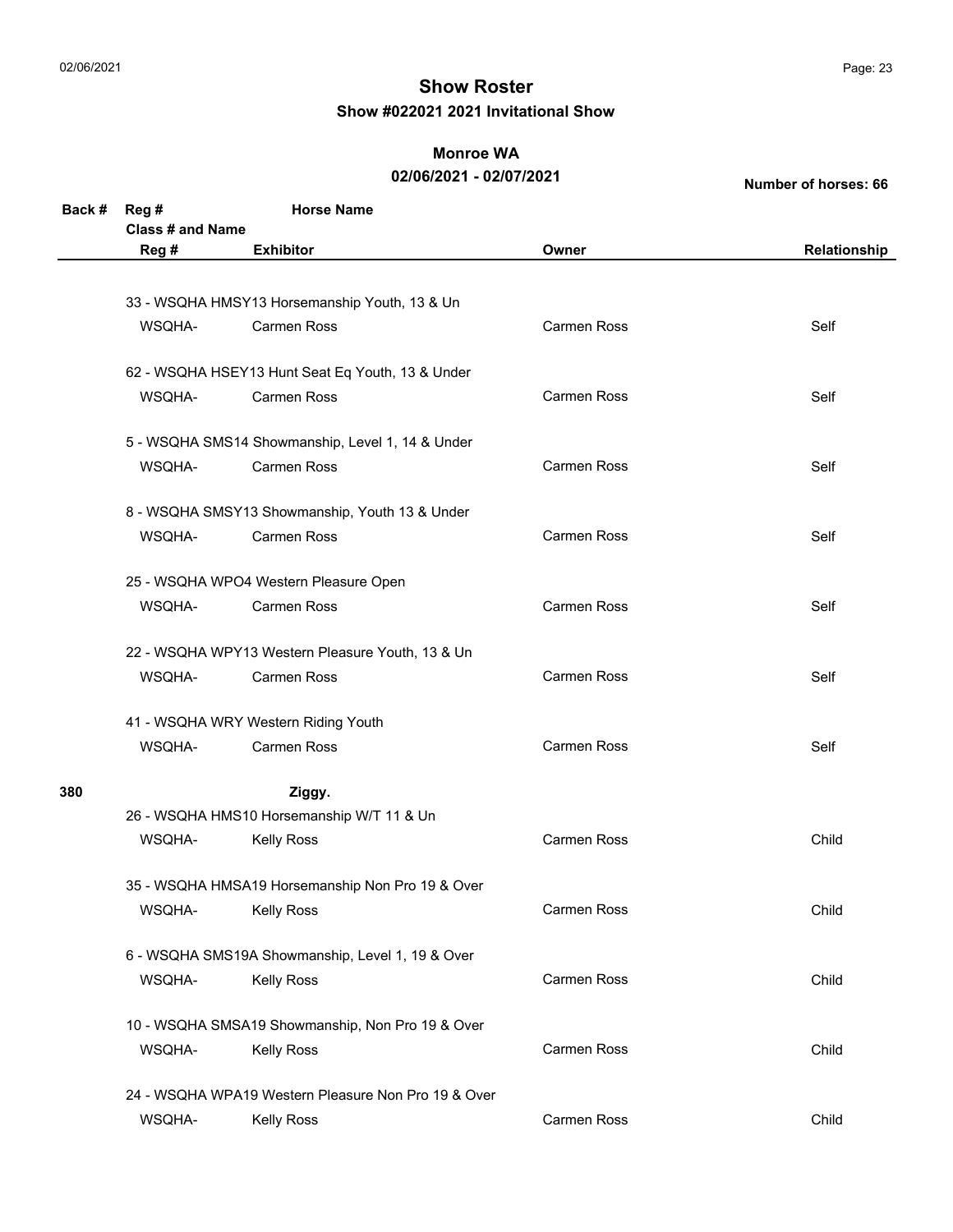### **Monroe WA**

### **02/06/2021 - 02/07/2021**

| Back # | Reg #<br>Class # and Name                   | <b>Horse Name</b>                                |                    |              |  |  |  |
|--------|---------------------------------------------|--------------------------------------------------|--------------------|--------------|--|--|--|
|        | Reg #                                       | <b>Exhibitor</b>                                 | Owner              | Relationship |  |  |  |
| 381    |                                             | <b>Artful Jewel</b>                              |                    |              |  |  |  |
|        |                                             | 27 - WSQHA HMS13 Horsemanship W/T 12-18          |                    |              |  |  |  |
|        | WSQHA-                                      | Justice Tarleton                                 | Sarah Aron         | None         |  |  |  |
|        |                                             | 33 - WSQHA HMSY13 Horsemanship Youth, 13 & Un    |                    |              |  |  |  |
|        | WSQHA-                                      | Justice Tarleton                                 | Sarah Aron         | None         |  |  |  |
|        |                                             | 48 - WSQHA HUSL13 HUS Level 1, 13 & Under        |                    |              |  |  |  |
|        | WSQHA-                                      | Justice Tarleton                                 | Sarah Aron         | None         |  |  |  |
|        |                                             | 51 - WSQHA HUSLO HUS Level 1, Open               |                    |              |  |  |  |
|        | WSQHA-                                      | <b>Justice Tarleton</b>                          | Sarah Aron         | None         |  |  |  |
|        |                                             | 44 - WSQHA HUSO HUS Open                         |                    |              |  |  |  |
|        | WSQHA-                                      | <b>Justice Tarleton</b>                          | Sarah Aron         | None         |  |  |  |
|        | 46 - WSQHA HUSW12 AB HUS Walk Trot, 11 & Un |                                                  |                    |              |  |  |  |
|        | WSQHA-                                      | <b>Justice Tarleton</b>                          | Sarah Aron         | None         |  |  |  |
|        |                                             | 52 - WSQHA HUSY13 HUS Youth, 13 & Under          |                    |              |  |  |  |
|        | WSQHA-                                      | Justice Tarleton                                 | Sarah Aron         | None         |  |  |  |
|        |                                             | 2 - WSQHA SMS12 Showmanship, Walk Trot 12-18     |                    |              |  |  |  |
|        | WSQHA-                                      | <b>Justice Tarleton</b>                          | Sarah Aron         | None         |  |  |  |
| 382    |                                             | <b>Hourgirl Sleeps</b>                           |                    |              |  |  |  |
|        |                                             | 33 - WSQHA HMSY13 Horsemanship Youth, 13 & Un    |                    |              |  |  |  |
|        | WSQHA-                                      | Sophia Mekeel                                    | Tami Mekeel        | Child        |  |  |  |
|        |                                             | 5 - WSQHA SMS14 Showmanship, Level 1, 14 & Under |                    |              |  |  |  |
|        | WSQHA-                                      | Sophia Mekeel                                    | <b>Tami Mekeel</b> | Child        |  |  |  |
|        |                                             | 7 - WSQHA SMSOA Showmanship, Level 1, Open       |                    |              |  |  |  |
|        | WSQHA-                                      | Sophia Mekeel                                    | Tami Mekeel        | Child        |  |  |  |
|        |                                             | 22 - WSQHA WPY13 Western Pleasure Youth, 13 & Un |                    |              |  |  |  |
|        | WSQHA-                                      | Sophia Mekeel                                    | Tami Mekeel        | Child        |  |  |  |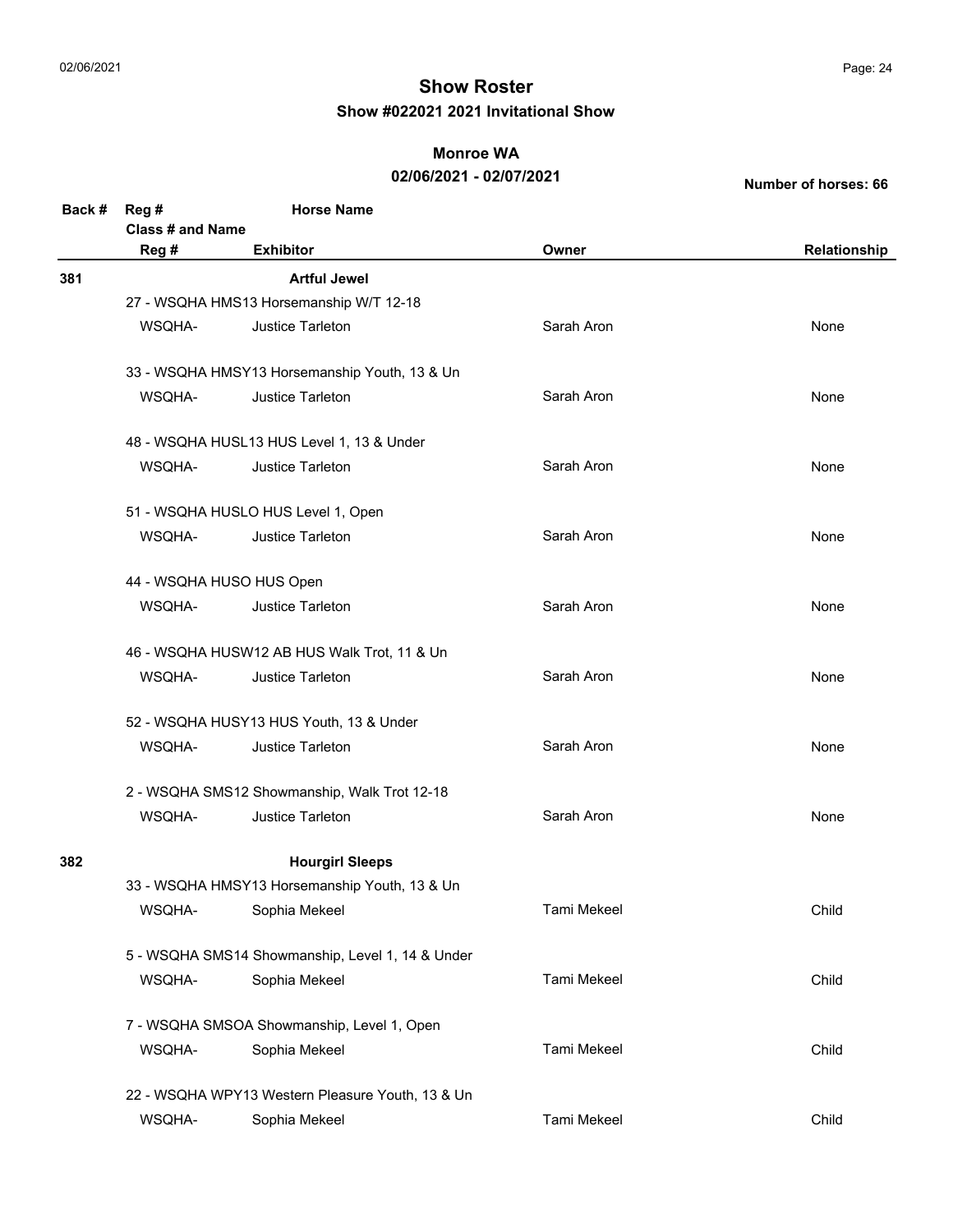### **Monroe WA**

### **02/06/2021 - 02/07/2021**

| Back # | Reg #<br>Class # and Name                        | <b>Horse Name</b>                              |                |              |  |  |
|--------|--------------------------------------------------|------------------------------------------------|----------------|--------------|--|--|
|        | Reg #                                            | <b>Exhibitor</b>                               | Owner          | Relationship |  |  |
| 383    | <b>Gettin Blazed</b>                             |                                                |                |              |  |  |
|        |                                                  | 26 - WSQHA HMS10 Horsemanship W/T 11 & Un      |                |              |  |  |
|        | WSQHA-                                           | Sara Marshall                                  | Sara Marshall  | Self         |  |  |
|        |                                                  | 15 - WSQHA WPWJ12 W/J Western Pleasure 11 & Un |                |              |  |  |
|        | WSQHA-                                           | Sara Marshall                                  | Sara Marshall  | Self         |  |  |
| 384    |                                                  | <b>Designed To B Blonde</b>                    |                |              |  |  |
|        |                                                  | 65 - WSQHA EQO Equitation, Open                |                |              |  |  |
|        | WSQHA-                                           | Kylie Jacobson                                 | Kylie Jacobson | Self         |  |  |
|        |                                                  | 36 - WSQHA HMSO4 Horsemanship, Open            |                |              |  |  |
|        | WSQHA-                                           | Kylie Jacobson                                 | Kylie Jacobson | Self         |  |  |
|        |                                                  | 34 - WSQHA HMSY14 Horsemanship Youth, 14-18    |                |              |  |  |
|        | WSQHA-                                           | Kylie Jacobson                                 | Kylie Jacobson | Self         |  |  |
|        | 63 - WSQHA HSEY14 Hunt Seat Eq Youth, 14 - 18    |                                                |                |              |  |  |
|        | WSQHA-                                           | Kylie Jacobson                                 | Kylie Jacobson | Self         |  |  |
|        | 44 - WSQHA HUSO HUS Open                         |                                                |                |              |  |  |
|        | WSQHA-                                           | Kylie Jacobson                                 | Kylie Jacobson | Self         |  |  |
|        |                                                  | 53 - WSQHA HUSY14 HUS Youth, 14 - 18           |                |              |  |  |
|        | WSQHA-                                           | Kylie Jacobson                                 | Kylie Jacobson | Self         |  |  |
|        | 5 - WSQHA SMS14 Showmanship, Level 1, 14 & Under |                                                |                |              |  |  |
|        | WSQHA-                                           | Kylie Jacobson                                 | Kylie Jacobson | Self         |  |  |
|        | 7 - WSQHA SMSOA Showmanship, Level 1, Open       |                                                |                |              |  |  |
|        | WSQHA-                                           | Kylie Jacobson                                 | Kylie Jacobson | Self         |  |  |
|        |                                                  | 11 - WSQHA SMSOB Showmanship, Open             |                |              |  |  |
|        | WSQHA-                                           | Kylie Jacobson                                 | Kylie Jacobson | Self         |  |  |
|        |                                                  | 9 - WSQHA SMSY14 Showmanship, Youth 14-18      |                |              |  |  |
|        | WSQHA-                                           | Kylie Jacobson                                 | Kylie Jacobson | Self         |  |  |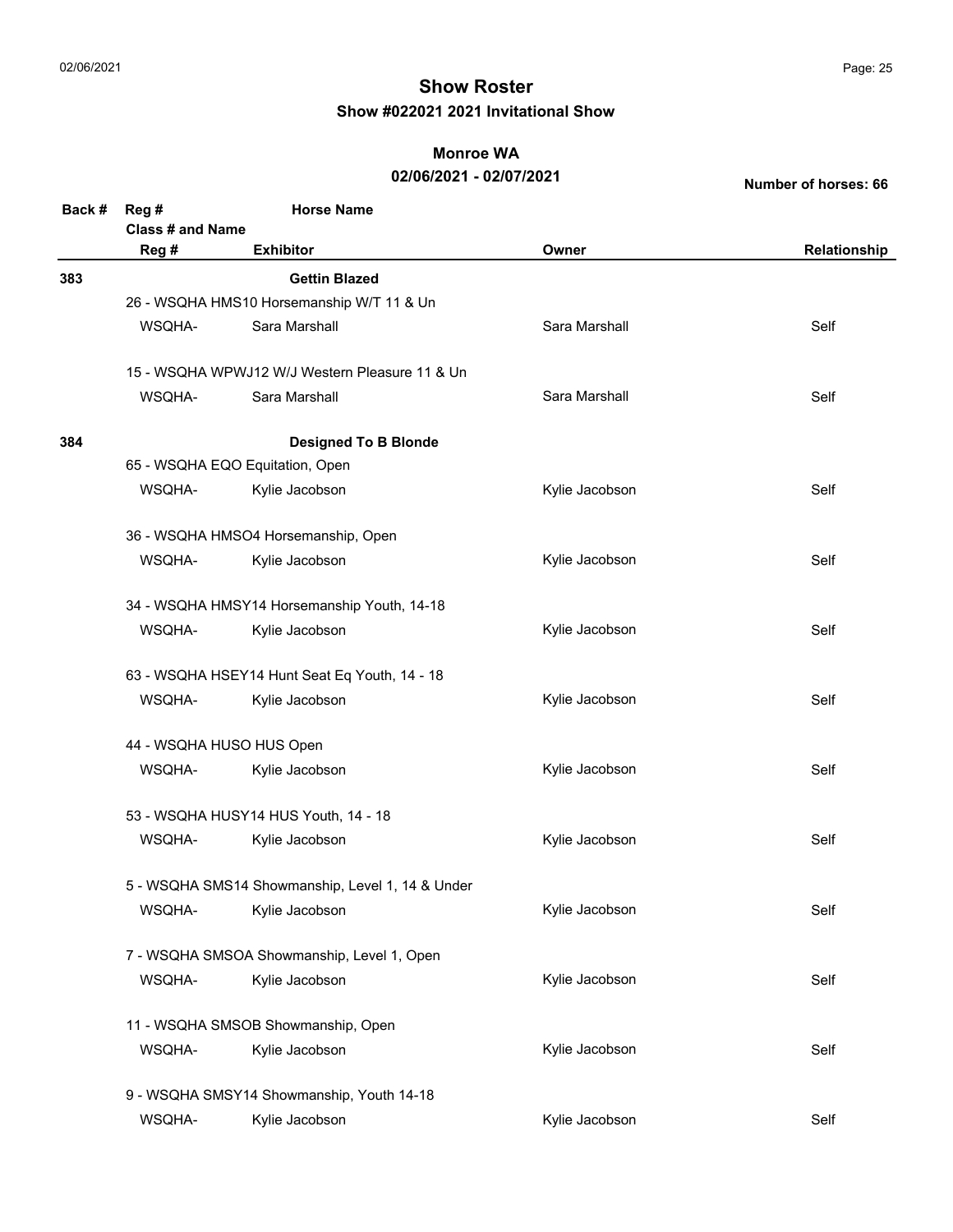### **Monroe WA**

#### **02/06/2021 - 02/07/2021**

| Back # | Reg#<br><b>Class # and Name</b>                  | <b>Horse Name</b>                                   |                     |              |  |
|--------|--------------------------------------------------|-----------------------------------------------------|---------------------|--------------|--|
|        | Reg #                                            | <b>Exhibitor</b>                                    | Owner               | Relationship |  |
|        |                                                  | 25 - WSQHA WPO4 Western Pleasure Open               |                     |              |  |
|        | WSQHA-                                           | Kylie Jacobson                                      | Kylie Jacobson      | Self         |  |
|        |                                                  | 23 - WSQHA WPY14 Western Pleasure Youth 14-18       |                     |              |  |
|        | WSQHA-                                           | Kylie Jacobson                                      | Kylie Jacobson      | Self         |  |
|        |                                                  | 40 - WSQHA WRO Western Riding Open                  |                     |              |  |
|        | WSQHA-                                           | Kylie Jacobson                                      | Kylie Jacobson      | Self         |  |
|        |                                                  | 41 - WSQHA WRY Western Riding Youth                 |                     |              |  |
|        | WSQHA-                                           | Kylie Jacobson                                      | Kylie Jacobson      | Self         |  |
| 385    | <b>Blonde Barbee.</b>                            |                                                     |                     |              |  |
|        |                                                  | 35 - WSQHA HMSA19 Horsemanship Non Pro 19 & Over    |                     |              |  |
|        | WSQHA-                                           | <b>Charlie Billow</b>                               | Julie Leland        | None         |  |
|        | 10 - WSQHA SMSA19 Showmanship, Non Pro 19 & Over |                                                     |                     |              |  |
|        | WSQHA-                                           | <b>Charlie Billow</b>                               | Julie Leland        | None         |  |
|        |                                                  | 24 - WSQHA WPA19 Western Pleasure Non Pro 19 & Over |                     |              |  |
|        | WSQHA-                                           | <b>Charlie Billow</b>                               | Julie Leland        | None         |  |
| 386    | <b>Charlies Hot Machine</b>                      |                                                     |                     |              |  |
|        |                                                  | 35 - WSQHA HMSA19 Horsemanship Non Pro 19 & Over    |                     |              |  |
|        | WSQHA-                                           | <b>Ryann Storer</b>                                 | <b>Ryann Storer</b> |              |  |
|        |                                                  | 31 - WSQHA HMSL19 Horsemanship Level 1, 19 & Ov     |                     |              |  |
|        | WSQHA-                                           | <b>Ryann Storer</b>                                 | Ryann Storer        |              |  |
|        | 32 - WSQHA HMSO3 Horsemanship Level 1, Open      |                                                     |                     |              |  |
|        | WSQHA-                                           | <b>Ryann Storer</b>                                 | Ryann Storer        |              |  |
|        | 36 - WSQHA HMSO4 Horsemanship, Open              |                                                     |                     |              |  |
|        | WSQHA-                                           | Ryann Storer                                        | <b>Ryann Storer</b> |              |  |
|        | 6 - WSQHA SMS19A Showmanship, Level 1, 19 & Over |                                                     |                     |              |  |
|        | WSQHA-                                           | <b>Ryann Storer</b>                                 | Ryann Storer        |              |  |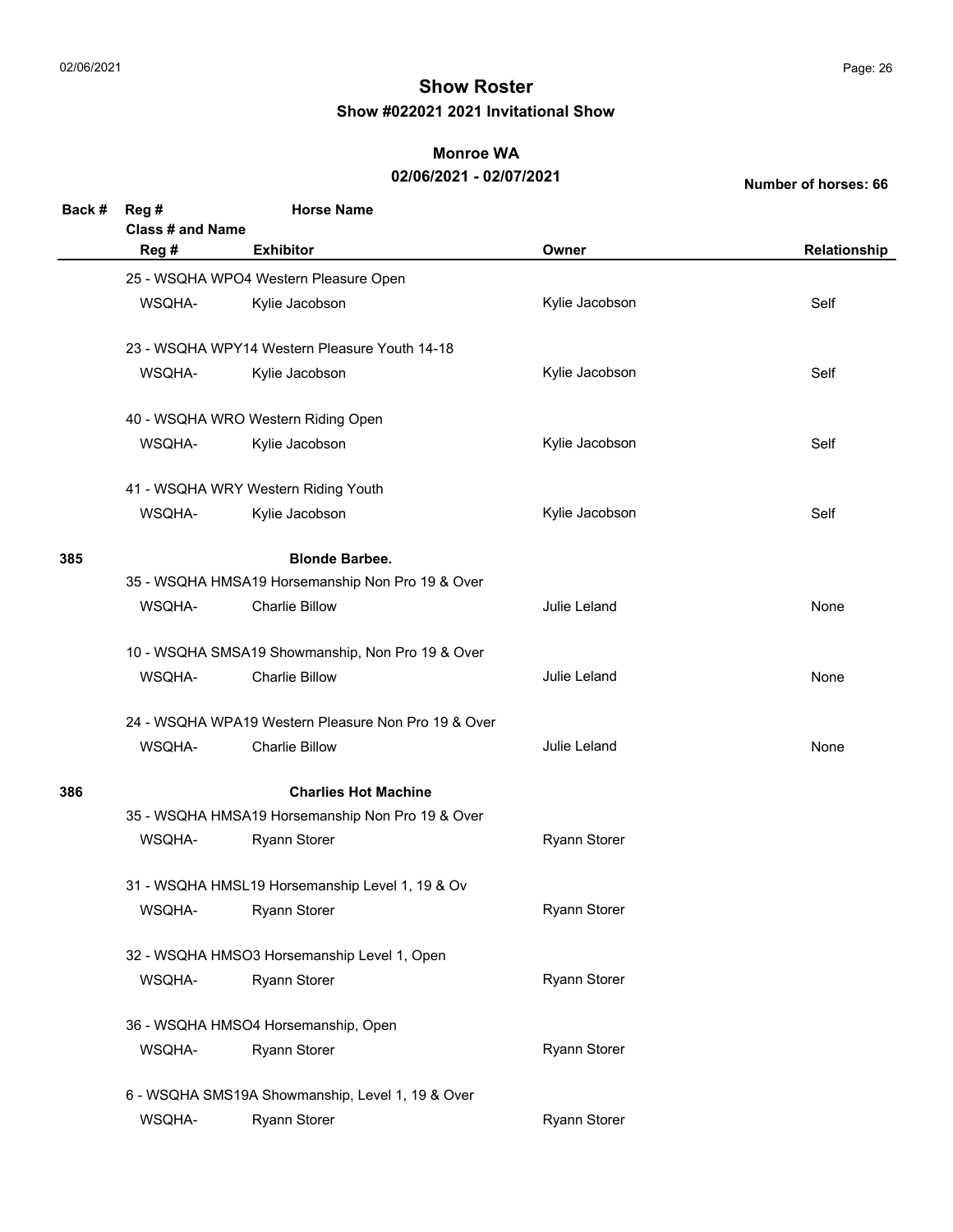#### **Monroe WA**

### **02/06/2021 - 02/07/2021**

**Number of horses: 66**

| Back # | Reg #<br><b>Class # and Name</b>                 | <b>Horse Name</b>                                     |                     |              |  |
|--------|--------------------------------------------------|-------------------------------------------------------|---------------------|--------------|--|
|        | Reg #                                            | <b>Exhibitor</b>                                      | Owner               | Relationship |  |
|        |                                                  | 10 - WSQHA SMSA19 Showmanship, Non Pro 19 & Over      |                     |              |  |
|        | WSQHA-                                           | <b>Ryann Storer</b>                                   | <b>Ryann Storer</b> |              |  |
|        |                                                  | 7 - WSQHA SMSOA Showmanship, Level 1, Open            |                     |              |  |
|        | WSQHA-                                           | <b>Ryann Storer</b>                                   | <b>Ryann Storer</b> |              |  |
|        |                                                  | 24 - WSQHA WPA19 Western Pleasure Non Pro 19 & Over   |                     |              |  |
|        | WSQHA-                                           | <b>Ryann Storer</b>                                   | <b>Ryann Storer</b> |              |  |
|        |                                                  | 20 - WSQHA WPL19 AB Western Pleasure Level 1, 19 & Ov |                     |              |  |
|        | WSQHA-                                           | <b>Ryann Storer</b>                                   | <b>Ryann Storer</b> |              |  |
|        |                                                  | 17 - WSQHA WPWJ19 Western Pleasure W/T 19 & Over      |                     |              |  |
|        | WSQHA-                                           | <b>Ryann Storer</b>                                   | <b>Ryann Storer</b> |              |  |
| 387    | <b>Gota Lota Color</b>                           |                                                       |                     |              |  |
|        |                                                  | 35 - WSQHA HMSA19 Horsemanship Non Pro 19 & Over      |                     |              |  |
|        | WSQHA-                                           | Dawn Bluhm                                            | Dawn Bluhm          | Self         |  |
|        |                                                  | 31 - WSQHA HMSL19 Horsemanship Level 1, 19 & Ov       |                     |              |  |
|        | WSQHA-                                           | Dawn Bluhm                                            | Dawn Bluhm          | Self         |  |
|        |                                                  | 64 - WSQHA HSEA19 Hunt Seat Eq Non Pro, 19 & Over     |                     |              |  |
|        | WSQHA-                                           | Dawn Bluhm                                            | Dawn Bluhm          | Self         |  |
|        |                                                  | 60 - WSQHA HSEL19 Hunt Seat Eq Level 1, 19 & Over     |                     |              |  |
|        | WSQHA-                                           | Dawn Bluhm                                            | Dawn Bluhm          | Self         |  |
|        | 50 - WSQHA HUSL19 HUS Level 1, 19 & Over         |                                                       |                     |              |  |
|        | WSQHA-                                           | Dawn Bluhm                                            | Dawn Bluhm          | Self         |  |
|        | 6 - WSQHA SMS19A Showmanship, Level 1, 19 & Over |                                                       |                     |              |  |
|        | WSQHA-                                           | Dawn Bluhm                                            | Dawn Bluhm          | Self         |  |
|        |                                                  | 10 - WSQHA SMSA19 Showmanship, Non Pro 19 & Over      |                     |              |  |
|        | WSQHA-                                           | Dawn Bluhm                                            | Dawn Bluhm          | Self         |  |

7 - WSQHA SMSOA Showmanship, Level 1, Open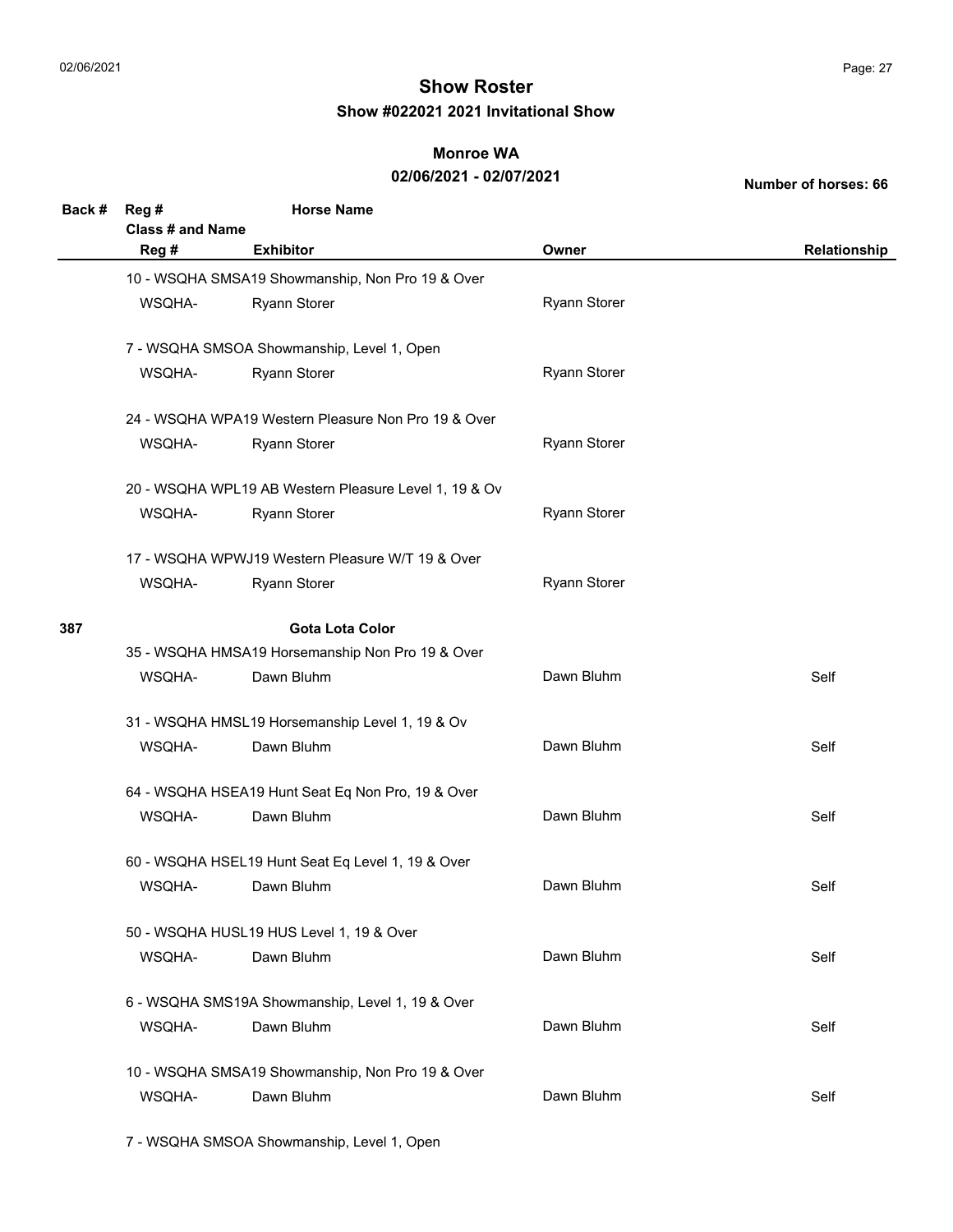### **Monroe WA**

### **02/06/2021 - 02/07/2021**

| Back # | Reg #                                             | <b>Horse Name</b>                                   |                      |              |  |
|--------|---------------------------------------------------|-----------------------------------------------------|----------------------|--------------|--|
|        | Class # and Name                                  |                                                     |                      |              |  |
|        | Reg #                                             | <b>Exhibitor</b>                                    | Owner                | Relationship |  |
|        | WSQHA-                                            | Dawn Bluhm                                          | Dawn Bluhm           | Self         |  |
|        |                                                   | 24 - WSQHA WPA19 Western Pleasure Non Pro 19 & Over |                      |              |  |
|        | WSQHA-                                            | Dawn Bluhm                                          | Dawn Bluhm           | Self         |  |
| 388    |                                                   | <b>Lotza Te Time</b>                                |                      |              |  |
|        |                                                   | 5 - WSQHA SMS14 Showmanship, Level 1, 14 & Under    |                      |              |  |
|        | WSQHA-                                            | Nya Crump                                           | Nya Crump            | Self         |  |
|        |                                                   | 7 - WSQHA SMSOA Showmanship, Level 1, Open          |                      |              |  |
|        | WSQHA-                                            | Nya Crump                                           | Nya Crump            | Self         |  |
|        |                                                   | 9 - WSQHA SMSY14 Showmanship, Youth 14-18           |                      |              |  |
|        | WSQHA-                                            | Nya Crump                                           | Nya Crump            | Self         |  |
| 420    |                                                   | <b>Leaguers Big Finale</b>                          |                      |              |  |
|        |                                                   | 999 - WSQHA FAKE Fake Class                         |                      |              |  |
|        | WSQHA-                                            | Teri Christofferson                                 | Teri Christofferson  | Self         |  |
| 625    |                                                   | <b>Good N Certain</b>                               |                      |              |  |
|        |                                                   | 34 - WSQHA HMSY14 Horsemanship Youth, 14-18         |                      |              |  |
|        | WSQHA-                                            | Lily R Richardson                                   | Lily R Richardson    | Self         |  |
|        |                                                   | 63 - WSQHA HSEY14 Hunt Seat Eq Youth, 14 - 18       |                      |              |  |
|        | WSQHA-                                            | Lily R Richardson                                   | Lily R Richardson    | Self         |  |
|        | 41 - WSQHA WRY Western Riding Youth               |                                                     |                      |              |  |
|        | WSQHA-                                            | Lily R Richardson                                   | Lily R Richardson    | Self         |  |
| 718    |                                                   | <b>Definitely Blazin</b>                            |                      |              |  |
|        |                                                   | 31 - WSQHA HMSL19 Horsemanship Level 1, 19 & Ov     |                      |              |  |
|        | WSQHA-                                            | Ellen Thompson Sheen                                | Ellen Thompson-Sheen | Self         |  |
|        | 60 - WSQHA HSEL19 Hunt Seat Eq Level 1, 19 & Over |                                                     |                      |              |  |
|        | WSQHA-                                            | Ellen Thompson Sheen                                | Ellen Thompson-Sheen | Self         |  |
|        |                                                   | 50 - WSQHA HUSL19 HUS Level 1, 19 & Over            |                      |              |  |
|        | WSQHA-                                            | Ellen Thompson Sheen                                | Ellen Thompson-Sheen | Self         |  |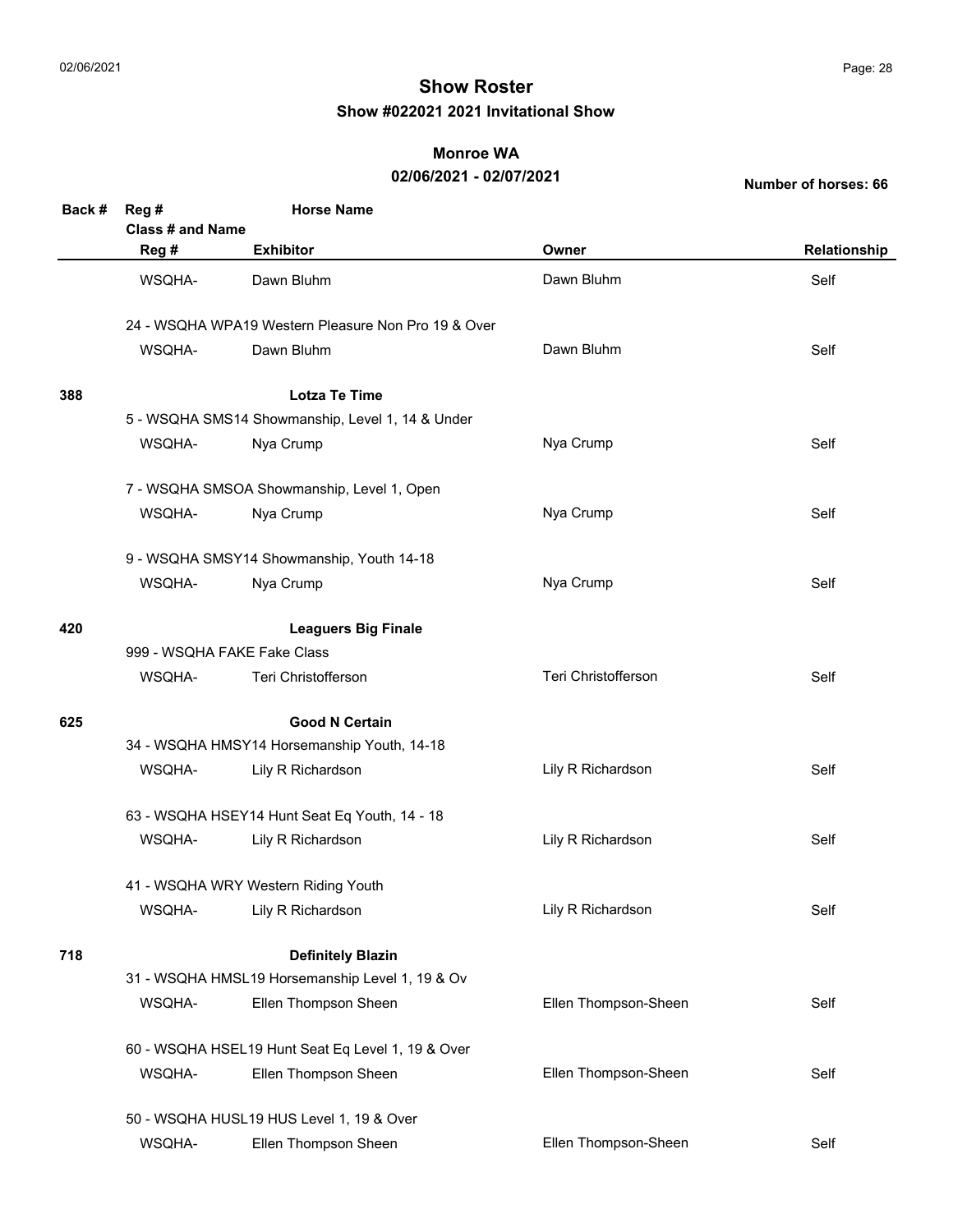### **Monroe WA**

#### **02/06/2021 - 02/07/2021**

| Back # | Reg#<br><b>Class # and Name</b> | <b>Horse Name</b>                                     |                      |              |
|--------|---------------------------------|-------------------------------------------------------|----------------------|--------------|
|        | Reg #                           | <b>Exhibitor</b>                                      | Owner                | Relationship |
|        |                                 |                                                       |                      |              |
|        |                                 | 6 - WSQHA SMS19A Showmanship, Level 1, 19 & Over      |                      |              |
|        | WSQHA-                          | Ellen Thompson Sheen                                  | Ellen Thompson-Sheen | Self         |
|        |                                 | 7 - WSQHA SMSOA Showmanship, Level 1, Open            |                      |              |
|        | WSQHA-                          | Ellen Thompson Sheen                                  | Ellen Thompson-Sheen | Self         |
| 747    |                                 | <b>Rock N Roll Assets</b>                             |                      |              |
|        |                                 | 35 - WSQHA HMSA19 Horsemanship Non Pro 19 & Over      |                      |              |
|        | WSQHA-                          | Susan Miner                                           | Susan Miner          | Self         |
|        |                                 | 31 - WSQHA HMSL19 Horsemanship Level 1, 19 & Ov       |                      |              |
|        | WSQHA-                          | <b>Susan Miner</b>                                    | <b>Susan Miner</b>   | Self         |
|        |                                 | 32 - WSQHA HMSO3 Horsemanship Level 1, Open           |                      |              |
|        | WSQHA-                          | <b>Susan Miner</b>                                    | <b>Susan Miner</b>   | Self         |
|        |                                 | 64 - WSQHA HSEA19 Hunt Seat Eq Non Pro, 19 & Over     |                      |              |
|        | WSQHA-                          | <b>Susan Miner</b>                                    | <b>Susan Miner</b>   | Self         |
|        |                                 | 60 - WSQHA HSEL19 Hunt Seat Eq Level 1, 19 & Over     |                      |              |
|        | WSQHA-                          | <b>Susan Miner</b>                                    | Susan Miner          | Self         |
|        |                                 | 61 - WSQHA HSELO Hunt Seat Eq Level 1, Open           |                      |              |
|        | WSQHA-                          | <b>Susan Miner</b>                                    | <b>Susan Miner</b>   | Self         |
|        |                                 | 50 - WSQHA HUSL19 HUS Level 1, 19 & Over              |                      |              |
|        | WSQHA-                          | Susan Miner                                           | Susan Miner          | Self         |
|        |                                 | 6 - WSQHA SMS19A Showmanship, Level 1, 19 & Over      |                      |              |
|        | WSQHA-                          | Susan Miner                                           | Susan Miner          | Self         |
|        |                                 | 7 - WSQHA SMSOA Showmanship, Level 1, Open            |                      |              |
|        | WSQHA-                          | Susan Miner                                           | <b>Susan Miner</b>   | Self         |
|        |                                 | 20 - WSQHA WPL19 AB Western Pleasure Level 1, 19 & Ov |                      |              |
|        | WSQHA-                          | Susan Miner                                           | Susan Miner          | Self         |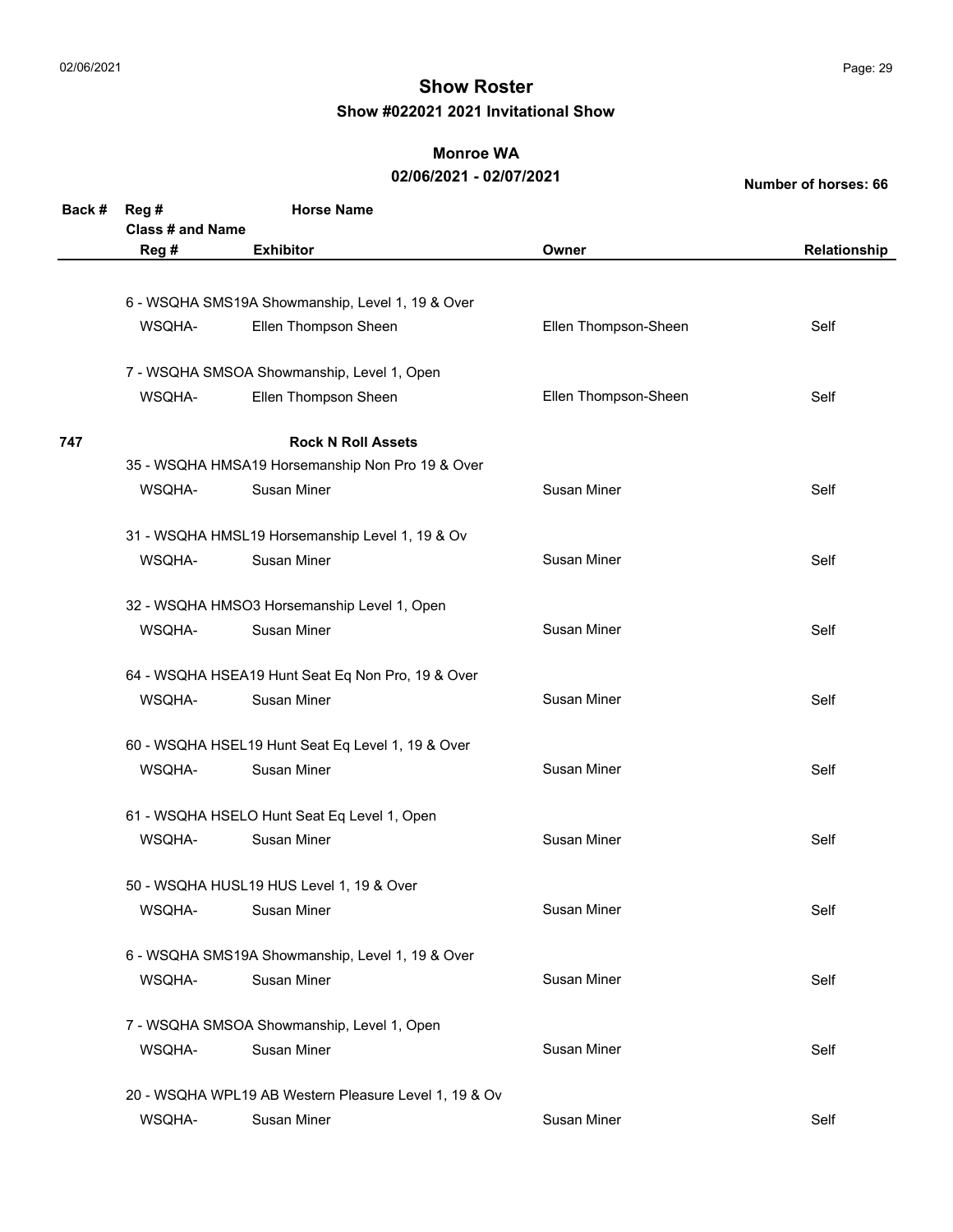### **Monroe WA**

#### **02/06/2021 - 02/07/2021**

| Back # | Reg#<br>Class # and Name                       | <b>Horse Name</b>                                   |                     |              |  |
|--------|------------------------------------------------|-----------------------------------------------------|---------------------|--------------|--|
|        | Reg #                                          | <b>Exhibitor</b>                                    | Owner               | Relationship |  |
|        |                                                | 38 - WSQHA WRL19 Western Riding Level 1, 19 & Over  |                     |              |  |
|        | WSQHA-                                         | <b>Susan Miner</b>                                  | Susan Miner         | Self         |  |
| 784    |                                                | <b>Justa Flashy Invite</b>                          |                     |              |  |
|        |                                                | 35 - WSQHA HMSA19 Horsemanship Non Pro 19 & Over    |                     |              |  |
|        | WSQHA-                                         | Kimberly A Huizenga                                 | Kimberly A Huizenga | Self         |  |
|        |                                                | 31 - WSQHA HMSL19 Horsemanship Level 1, 19 & Ov     |                     |              |  |
|        | WSQHA-                                         | Kimberly A Huizenga                                 | Kimberly A Huizenga | Self         |  |
|        |                                                | 64 - WSQHA HSEA19 Hunt Seat Eq Non Pro, 19 & Over   |                     |              |  |
|        | WSQHA-                                         | Kimberly A Huizenga                                 | Kimberly A Huizenga | Self         |  |
|        |                                                | 54 - WSQHA HUSA19 HUS Non Pro 19 & Over             |                     |              |  |
|        | WSQHA-                                         | Kimberly A Huizenga                                 | Kimberly A Huizenga | Self         |  |
|        |                                                | 6 - WSQHA SMS19A Showmanship, Level 1, 19 & Over    |                     |              |  |
|        | WSQHA-                                         | Kimberly A Huizenga                                 | Kimberly A Huizenga | Self         |  |
|        |                                                | 10 - WSQHA SMSA19 Showmanship, Non Pro 19 & Over    |                     |              |  |
|        | WSQHA-                                         | Kimberly A Huizenga                                 | Kimberly A Huizenga | Self         |  |
|        |                                                | 7 - WSQHA SMSOA Showmanship, Level 1, Open          |                     |              |  |
|        | WSQHA-                                         | Kimberly A Huizenga                                 | Kimberly A Huizenga | Self         |  |
|        |                                                | 24 - WSQHA WPA19 Western Pleasure Non Pro 19 & Over |                     |              |  |
|        | WSQHA-                                         | Kimberly A Huizenga                                 | Kimberly A Huizenga | Self         |  |
| 825    | <b>Mister Youre A Doll</b>                     |                                                     |                     |              |  |
|        |                                                | 27 - WSQHA HMS13 Horsemanship W/T 12-18             |                     |              |  |
|        | WSQHA-                                         | <b>Breanna Parks</b>                                | Lynda Gress         | None         |  |
|        | 2 - WSQHA SMS12 Showmanship, Walk Trot 12-18   |                                                     |                     |              |  |
|        | WSQHA-                                         | <b>Breanna Parks</b>                                | Lynda Gress         | None         |  |
|        | 16 - WSQHA WPWJ13 Western Pleasure W/T 12 - 18 |                                                     |                     |              |  |
|        | WSQHA-                                         | <b>Breanna Parks</b>                                | Lynda Gress         | None         |  |